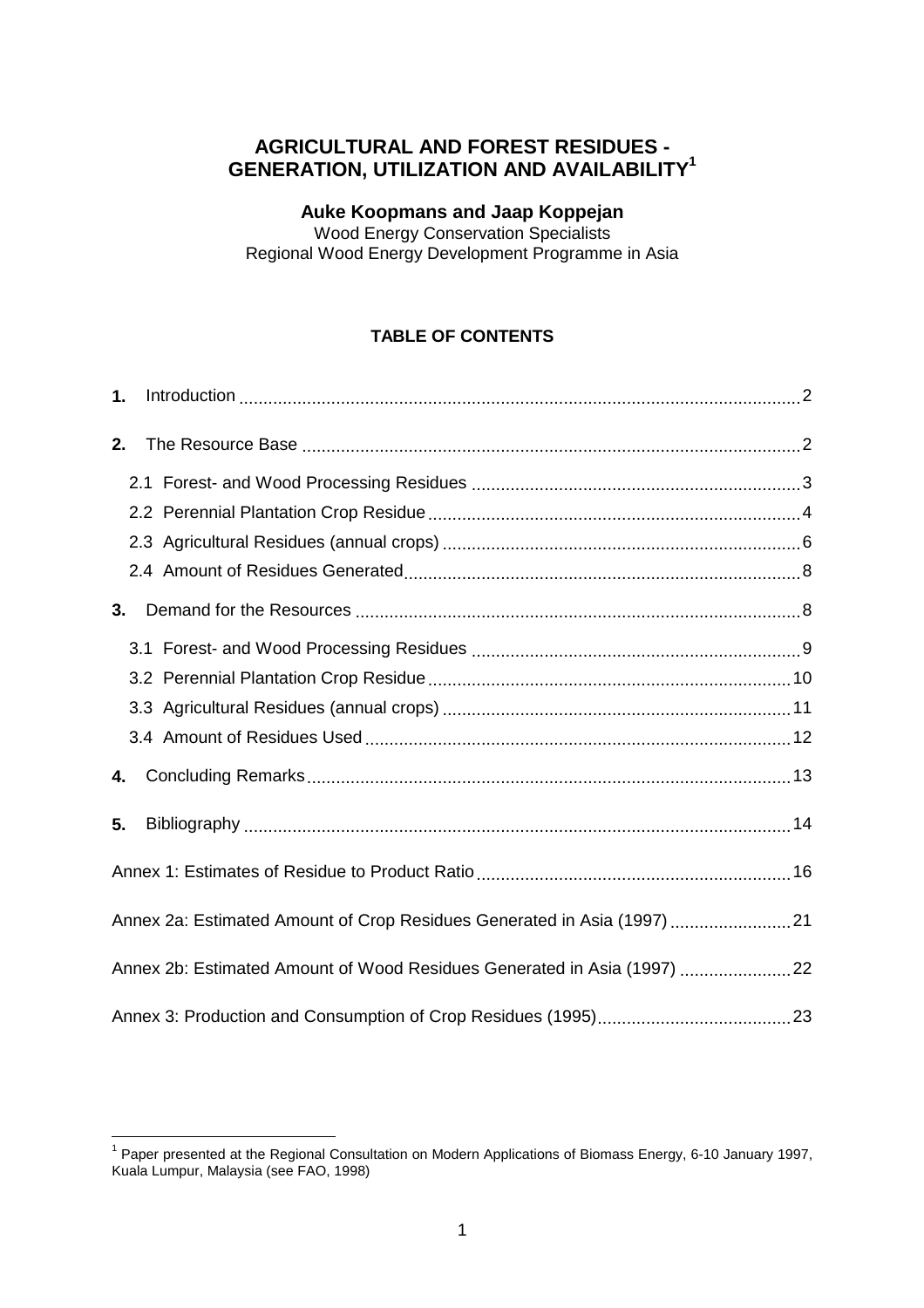# <span id="page-1-0"></span>**1. Introduction**

Biomass energy is an important source of energy in most Asian countries. Substantial amounts of fuelwood, charcoal and other biomass energy such as agricultural residues, dung and leaves are used by households and industries. The main household applications are cooking and heating whereas industrial applications range from mineral processing (bricks, lime, tiles, ceramics), food and agro processing, metal processing, textiles (dyeing, etc.) to miscellaneous applications like road tarring, tyre retreading, and ceremonies. Besides these 'heating' applications, biomass fuels are also used for power generation, for example the widespread use of bagasse in the sugar industry (steam and electricity) and oil palm residues (steam and electricity).

<span id="page-1-1"></span>A lot of biomass fuels are available as by-product from other activities, such as saw milling and agricultural crop production. This document provides an overview of estimates on the production of such residues as well as some rough estimates of other uses (actual and potential) for such residues.

Chapter 2 describes the types of biomass residues for major sources and provides estimates for the yield of residues. Chapter 3 gives information of current end uses for the main residues, apart from energy applications. Annex 1 gives an overview of various estimates for yields of crop residues as available from literature, in the form of so-called Residue-to-Product-Ratios (RPR), as well as composition, moisture content and ash content. Annexes 2a and 2b gives an estimate of the amount of crop and wood residues generated in 1997 in RWEDP member countries.

# **2. The Resource Base**

In order to be able to evaluate the sustainability of present consumption patterns and the feasibility of introducing modern biomass fuel-based applications, an assessment of the resources and its availability for energy has to be made. Below, an overview of the resource base for different types of residues is given. It should be noted that this overview only considers:

- wood residues from logging and wood-processing such as saw-milling and manufacturing of plywood and particle board;
- wood residues generated by management of perennial crop plantations such as pruning and replanting of trees (rubber, coconut, palm oil);
- crop residues generated by agricultural production.

The overview does not include woodfuels obtained directly from:

- Forests, e.g. clearing of forest lands for agricultural purposes, cutting or lopping trees purely for fuelwood, collecting deadwood;
- Trees growing on agricultural land, communal lands, on waste lands, on private land such as home gardens, trees growing along roads, etc.

It should also be noted that the information provided here, only shows the gross amount of residues, which are generated in theory. In practice this amount is normally not available. This is due to a variety of reasons such as for instance use as raw material for non-energy purposes, or being non-recoverable. Conversely, residues may be available but there may not be potential users.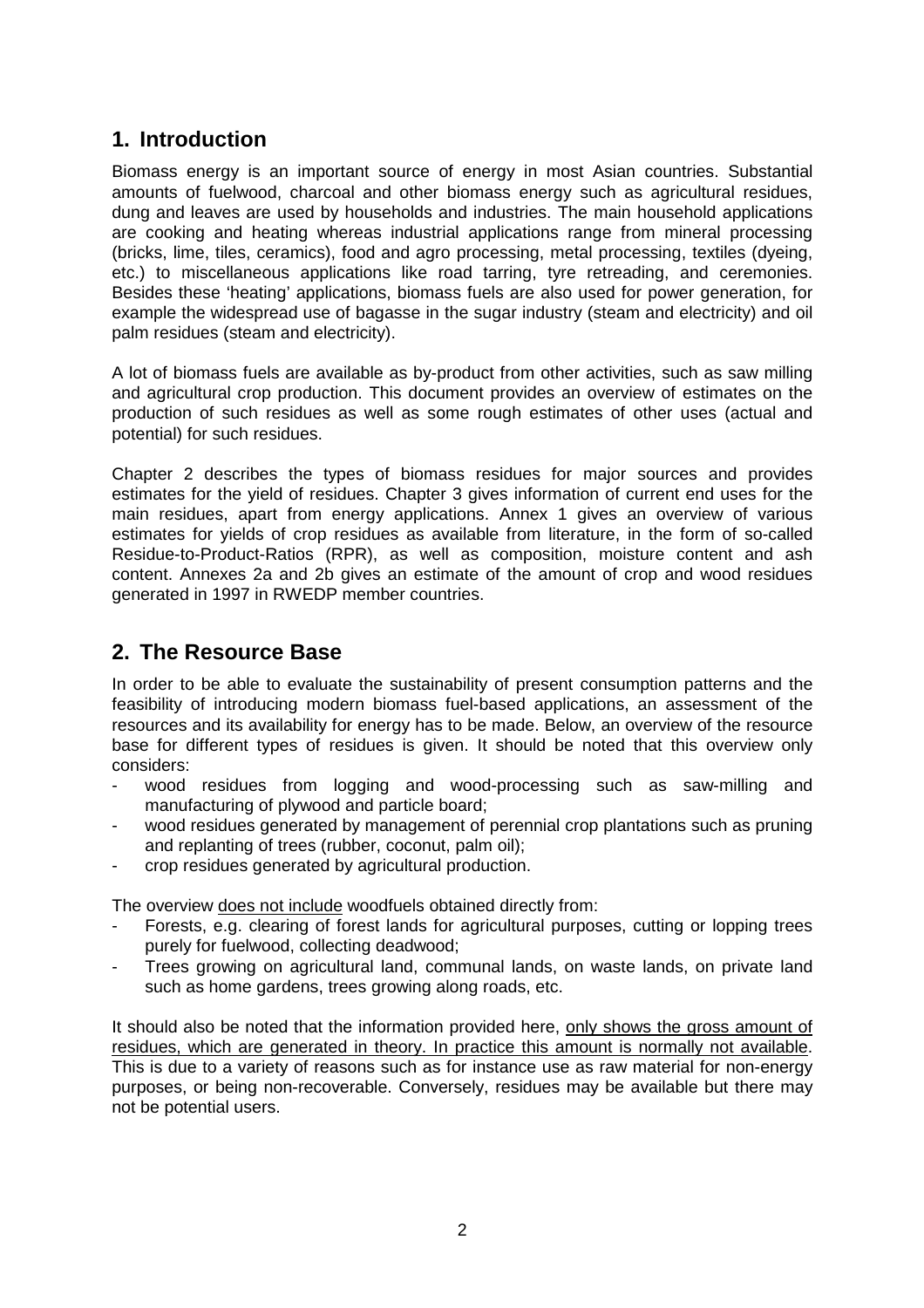### <span id="page-2-0"></span>**2.1 Forest- and Wood Processing Residues**

### **2.1.1 Logging residues**

Recovery rates vary considerable depending on local conditions. A 50/50 ratio is often found in the literature e.g. for every cubic meter of log removed, a cubic meter of waste remains in the forest (including the less commercial species). In case logging is carried out for export purposes, values of up to 2 cubic meter of residues for every cubic meter of log extracted may be valid (Adams, 1995). Other sources (e.g. Forest Master Plan for Indonesia – GOI, 1990) give a ratio of 60/40 e.g. 6 cubic meters of logs versus 4 cubic meters of waste remaining in the forests. The 40% consists of 12% stemwood (above first branch), 13.4% branch wood, 9.4% natural defects, 1.8% stemwood below first branching, 1.3% felling damage, 1.6% stump wood and 0.5% other losses.

Figures of 30% logging wastes have been reported from Malaysia (FRIM, 1992) but others (Jalaluddin et. al. 1984) indicate a recovery rate of 66% with 34% being residues, consisting of stumps, branches, leaves, defect logs, off-cuts and sawdust. This figure may be higher if unwanted species that are felled intentionally or accidentally are considered as well. Most of the wood residues are left in the forest to rot, in particular in sparsely populated areas where demand for woodfuels is low. In some cases the residues are converted into charcoal. In order to calculate the amount of logging residues an average recovery factor of 60% has been used.

#### **2.1.2 Saw-milling**

Recovery rates vary with local practices as well as species (FAO, 1990). After receiving the logs, about 12% is waste in the form of bark. Slabs, edgings and trimmings amount to about 34% while sawdust constitutes another 12% of the log input. After kiln- drying the wood, further processing may take place resulting in another 8% waste (of log input) in the form of sawdust and trim end (2%) and planer shavings (6%). For calculation purposes a yield factor of 50% has been used (38% solid wood waste and 12% sawdust).

### **2.1.3 Plywood production**

Plywood making is a large-scale operation and involves the cutting of the logs to the length required and debarking the logs. After the preparatory operations, sizing, debarking and cleaning, the logs are sliced i.e. the logs are rotated in a machine. While rotating, a knife slices or peels off the veneer. Then the sliced veneer is cut into the size required and it is dried after which it is ready for further processing. The dry veneer slices are sorted, with sheets having holes or other irregularities being rejected. The sheets are glued and hotpressed into plywood sheets. Finally, the plywood sheets are trimmed (cutting into standard sizes), sanded and graded.

Recovery rates vary from 45 to 50% with the main variable being the diameter and quality of the log. Of the log input, the main forms of waste are log ends and trims (7%), bark (5%), log cores (10%), green veneer waste (12%), dry veneer waste (8%), trimmings (4%) and rejected plywood (1%). These form the largest amount of waste while sanding the plywood sheets results in another loss of 5% in the form of sander dust (FAO, 1990). For calculation purposes a yield factor of 50% has been used, with 45% solid wood residues and 5% in the form of dust. However, higher recovery rates have been found in literature and a figure of 54% has been reported as being the average for Indonesian plywood factories (Weingart et al, 1988).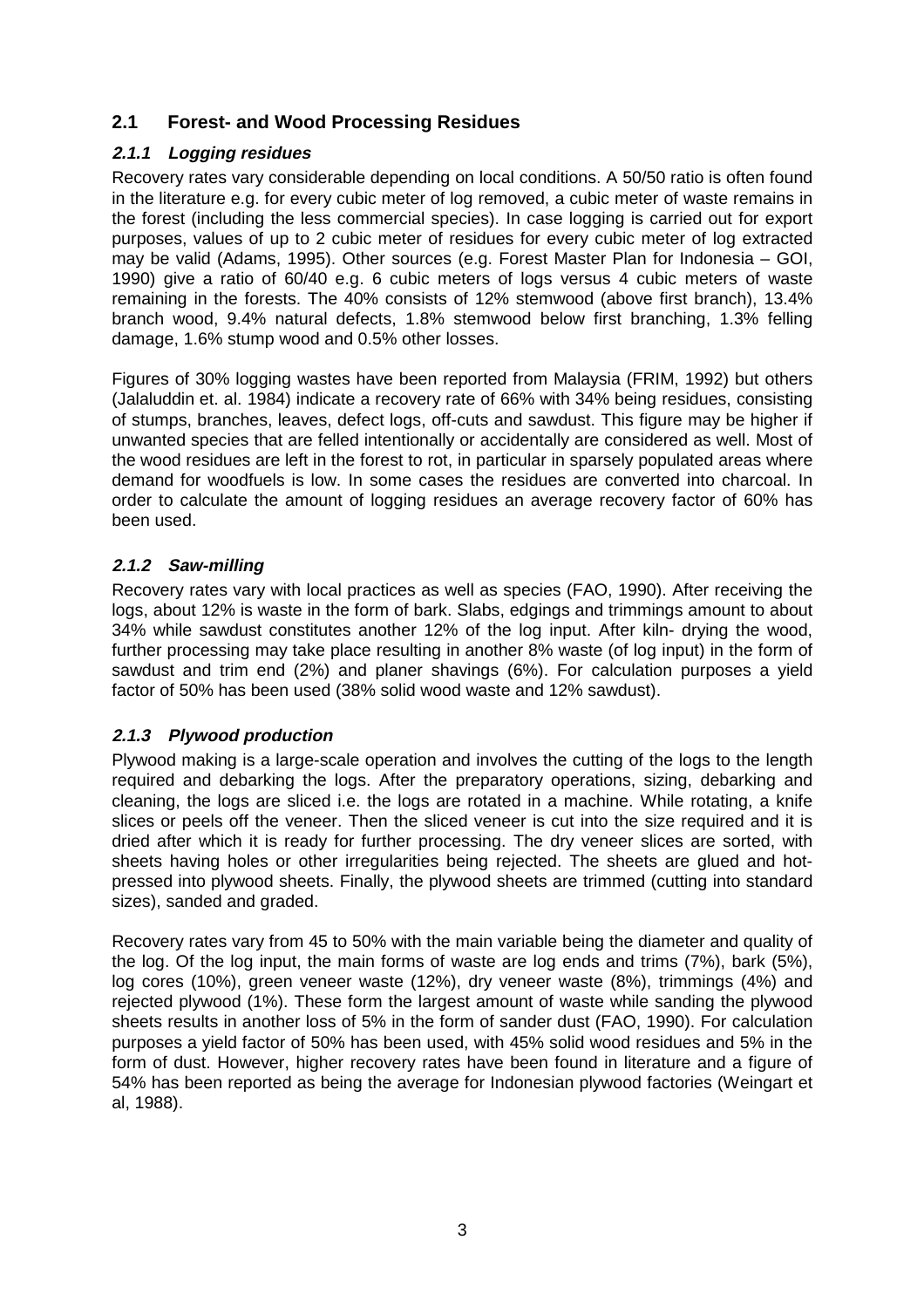### **2.1.4 Particle board production**

<span id="page-3-0"></span>Particleboard production basically involves size reduction of the wood, drying, screening, mixing with resins and additives, forming of the so-called mat, pressing and finishing. All types of wood are used for the production of particle board such as solid wood, solid wood residues (off cuts, trimmings), low grade waste such as hogged saw mill waste, sawdust, planer shavings, etc. During the production process about 17% residues are generated in the form of trimmings. However, this amount is recycled. In addition about 5% screening fines and about 5% sanding dust is generated as residues which is mainly used as boiler fuel for process steam generation (FAO, 1990). For calculation purposes a residue factor of 10% has been taken, consisting of screening fines and dust while 17% of the residues are assumed to be recycled.

### **2.2 Perennial Plantation Crop Residue**

Perennial crop plantations such as for coconut and rubber generate considerable amounts of wood residues from pruning and replanting activities. A few of the perennial plantation crops will be covered here. Two different methods can be used to calculate the amount of residues generated. The first one, often used for woody residues from perennial crops, is based on the cropped area. This method assumes that tree crops grow with a more or less standard planting density, which in practice may not be true. The type of management (traditional or advanced) as well as the crop variety (local variety, improved and/or clonal variety) can result in large differences in the amount of crop as well as residue obtained from a particular cropping area.

The second method, often used for annual crops, is to use a residue to product ratio (RPR). With this method the amount of residues is calculated from the crop production using an average RPR value. This method enables the calculation of the amount of residues in multicropping systems as more than one crop may be grown on a certain area within a one-year period. However, this method has the drawback that different crop varieties may have different RPR values (possibly even from year to year) which is caused by variations in weather, crop type grown, water availability, soil fertility, farming practices etc. Besides, in many cases the moisture content of residues is not given when reporting RPR values. Since moisture content can vary widely between fresh and air-dry biomass (differences of up to a factor of 3 in the case of bagasse), estimating the amount of residues using an RPR may result in inaccurate estimates[. Annex 1 p](#page-15-1)rovides an overview of RPR data as available from various publications. It is obvious from the overview that there are large variations and therefore, due care should be taken in using RPR values. The same applies to using average values for residue-to-cropping-area. Where possible, field checks should be carried out to determine the most appropriate value for a given crop and area. Below, estimates of RPR values for different crops are given, used by RWEDP to calculate the amounts of residues generated in the RWEDP member countries [\(see Annex 2a\).](#page-20-0)

### **2.2.1 Cocoa**

Cocoa trees are planted and used for production for a period of about 25 years, during which they have to be pruned regularly to keep them small. After this period they are cut down and replanted. Pruning results in about 21 kg. dry organic matter per tree per year, equivalent to about 25 tons per hectare per year (Lim, 1986a). Prunings are normally left in the field. Replacing old non-productive trees after 25 years results in about 48 kg. dry organic matter per tree or about 5,760 kg. per hectare, assuming that there are 1,200 trees per hectare (Lim, 1986b)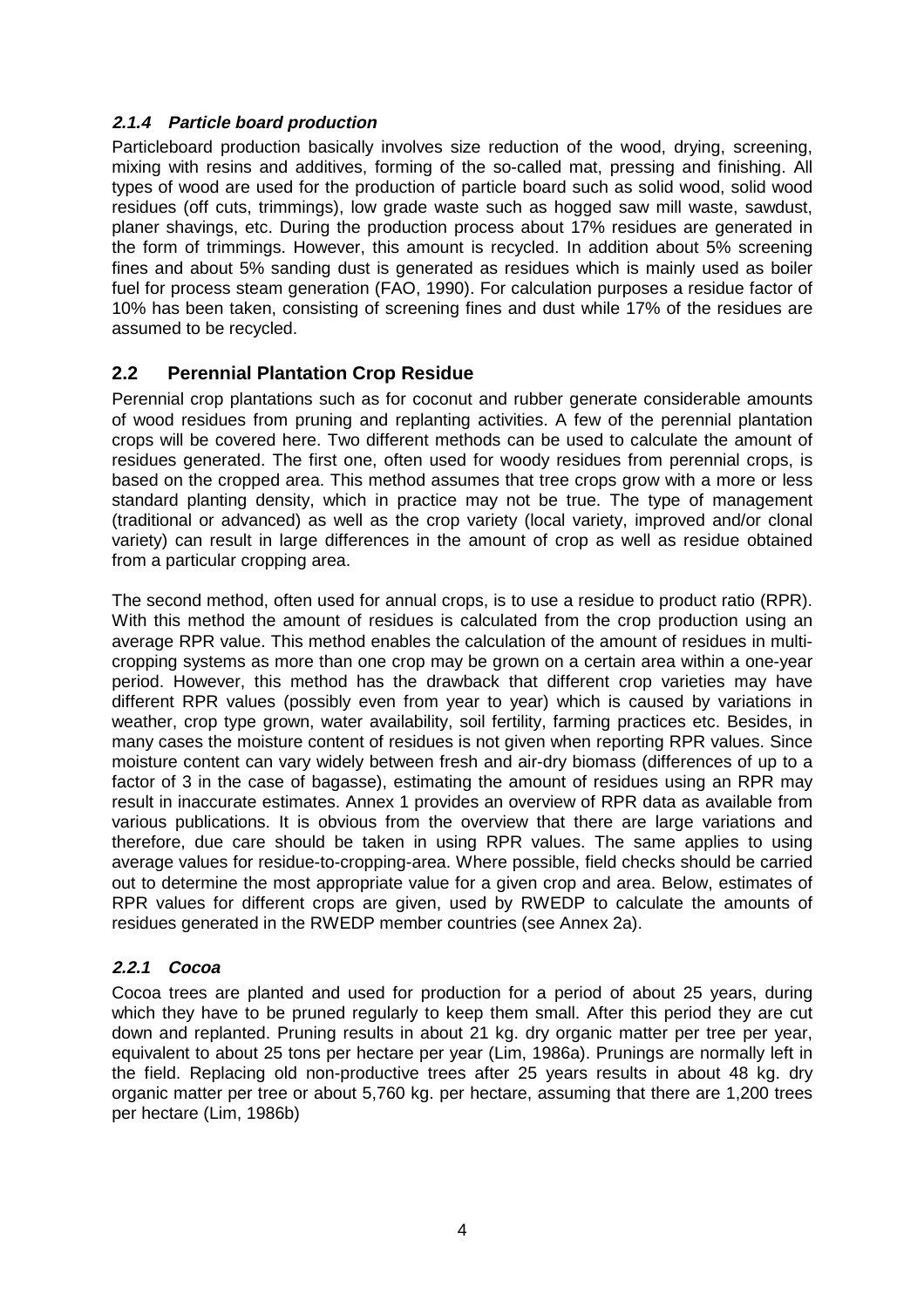Besides wood, residues in the form of cocoa pods are generated and it has been estimated that about 150 kg. dry pods per ha. are left in the plantation as it provides a valuable source of potash fertiliser (Lim, 1986a).

### **2.2.2 Coconut**

Coconut trees generate residues in the form of wood, fronds, husks and shells. About 12 to 14 fronds are shed per tree per year, yielding about 1.5 kg. dry woody biomass per frond or, assuming a density of 120 trees per ha., about 2,400 kg. per ha. (Lim, 1986a). The productive life of the tree varies between 50 and 100 years. However, no information is available on the amount of wood becoming available after replanting. Part of the wood is used as timber while another part is available as a source of energy.

With regard to husks and shells, more information is available. A handbook on coconuts (PCA, 1979) indicates that coconuts (on a wet basis) consists of husks (33-35%), shell (12- 15%), copra (28-30%) and water (22-25%). The same source indicates that about 2,220 kg. of dry husks and 1,040 kg. of dry shells become available per hectare per year. However, Lim (1986a) gives figures of 5,280 kg. of dry husks and 2,510 kg. of dry shells per ha. per year. These figures refer to a large-scale estate. This clearly indicates that it is difficult to estimate the total amount of residues generated. This is also shown by the variety in crop production, which ranges from 0.5-1 ton copra per ha. or about 3-7 kg. copra per tree per year (traditional harvesting on small holdings), to 1.36-1.66 tons per ha. for plantations, and up to 3-9 tons per ha. for improved clonal varieties and intensive management.

Based on a literature survey, Bhattacharya et. al. (1993) have suggested an RPR value of 0.419 for husks with a moisture content of 10.3% (based on actual measurements) while for shells they reported an RPR value of 0.12 with a moisture content of 8.7%.

#### **2.2.3 Oil Palm**

Tree trunks and fronds become available during replanting of oil palm trees. The productive life of the trees is about 25-30 year and trees yield about 500-600 kg. stem wood and 120 kg. fronds per tree. The average density is about 142 trees per hectare but due to natural attrition at the time of replanting about 85% or 120 trees are still standing. Therefore, the average yield per ha. is about 80 tons of dry matter (Lim, 1986a,b).

Besides these, fibre, shells and empty bunches are generated during processing. Lim (1986a) reports values of 1,853 kg. of fibre, 2,780 kg. of shells and 1,483 kg. of empty bunches per hectare as dry matter.

RPR values reported by Ma et. al. (1986) range from 0.14 to 0.15 for fibres with a moisture content of 40%, 0.06-0.07 for kernel shells (moisture content 10%) and 0.23 for empty bunches with a moisture content of 50%. These values are based on direct observations in palm oil industries. Shells and fibres are normally used internally for power generation while part may be sold as fuel or used for road construction. Empty bunches are normally incinerated, after which the potash rich ash is used as fertiliser.

#### **2.2.4 Rubber**

Lim reports that rubber trees have a productive life of about 25-35 years. During replanting they yield about 180 cubic meter green wood per hectare (Lim, 1986a). This is equivalent to about 81 tons dry wood per hectare at 0.72 ton per cubic meter green wood and a moisture content of 60% (dry basis).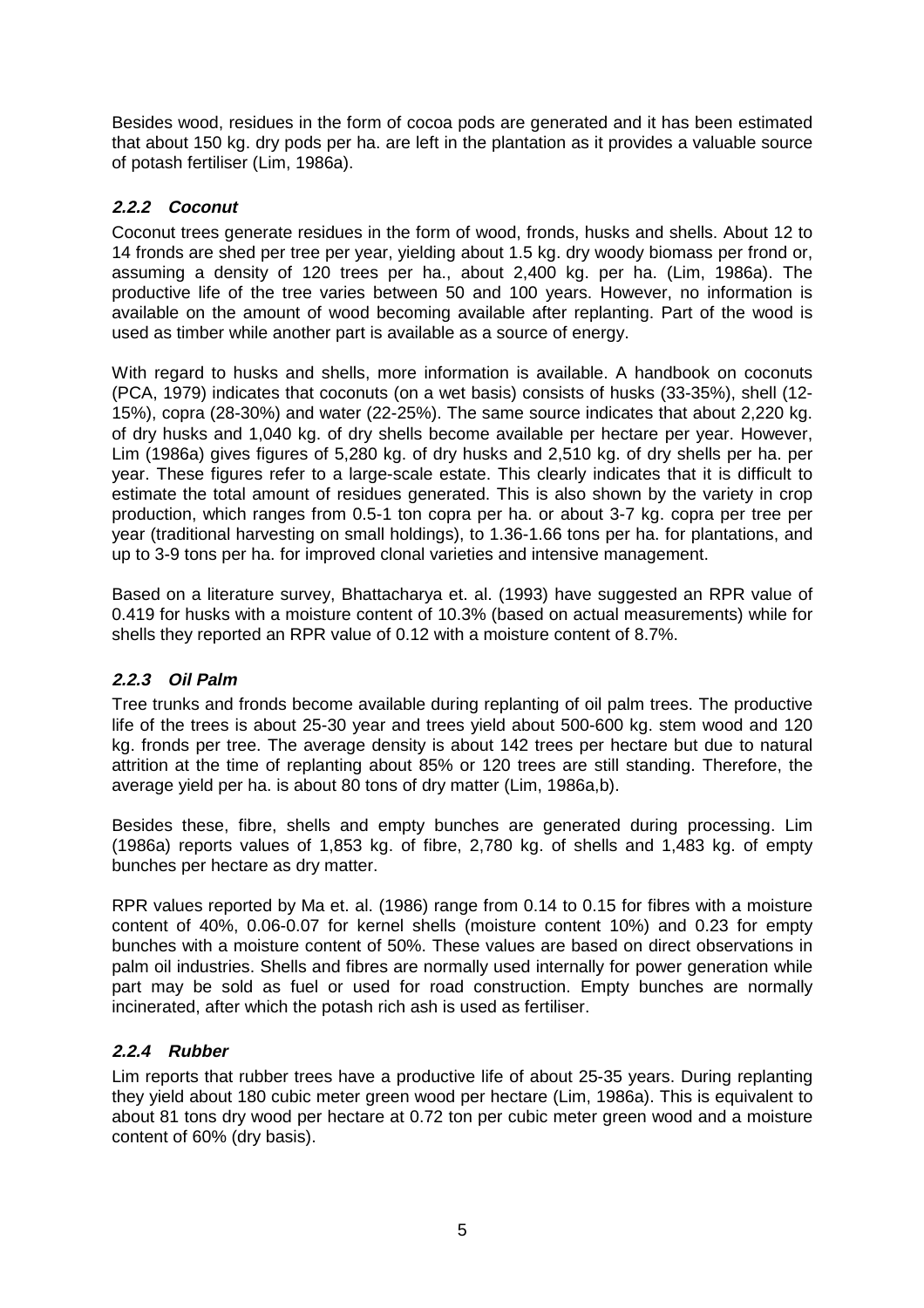Rubber trees shed their leaves every year resulting in a residue resource of about 1,400 kg. per hectare. However, removal of these leaves may affect soil moisture and fertility, and may increase erosion.

### <span id="page-5-0"></span>**2.2.5 Others**

Besides the plantation crops mentioned above, there are other sources of residues in the crop plantation industry, e.g. tea (pruning every 7-10 years of tea bushes and uprooting after productive life) and coffee (prunings of shade trees and uprootings). However, very little information is available and these have therefore not been considered.

### **2.3 Agricultural Residues (annual crops)**

Agriculture is an important part of the economy in all of the RWEDP member countries. Besides the crops it self, large quantities of residues are generated every year. Rice, wheat, sugar cane, maize (corn), soybeans and groundnuts are just a few examples of crops that generate considerable amounts of residues. These residues constitute a major part of the total annual production of biomass residues and are an important source of energy both for domestic as well as industrial purposes.

### **2.3.1 Rice**

Rice straw: RPR values in the range of 0.416 to 3.96 have been cited in various references. The lowest among the RPR values 0.416, reported by AIT-EEC (1983) and 0.452 by Bhattacharya et. al. (1990) are based on the practice of harvesting rice in parts of Thailand and other Southeast Asian countries, where only the top portion of the rice stem along with 3-5 leaves is cut, leaving the remainder in the field. In case the rice is cut at about 2 inches above ground, the RPR becomes 1.757 (moisture content 12.71%) as reported by Bhattacharya et. al., 1993. Vimal (1979) indicates an RPR of 1.875 based on Indian experience while in Bangladesh a value of 2.858 has been reported (BEPP, 1985) which may be valid for a local variety only. For calculation purposes an RPR value of 1.757 has been used which is based on actual measurements in Thailand.

Rice husk: RPR values for rice husk range from 0.2-0.33. For calculation purposes an RPR value of 0.267 (moisture content 2.37%) has been used as reported by Bhattacharya et. al. (1993).

### **2.3.2 Maize**

Maize stalk: The literature shows widely varying RPR values ranging from 1.0 to 4.328. Values reported by Vimal (1979), AIT-EEC (1983), Barnard et. al. (1985) and Desai (1990) are respectively 2.0, 2.3, 2.0-2.3, and 2.08 where as Massaquoi (1990) and Ryan et. al. (1991) report a value ranging from 1.0 to 2.5. For calculation purposes an RPR value of 2.0 has been assumed (moisture content 15%).

Maize cob: Bhattacharya et. al. (1993) reported an RPR of 0.273 (moisture content 7.53%) which can be assumed to be acceptable since the value was obtained from actual field measurements.

Maize husk: A value of 0.2 with an assumed moisture content 11.11%, as reported by Vimal (1979) has been used for calculation purposes.

### **2.3.3 Other Cereals**

RPR values for wheat straw, as reported by different authors, range from 0.7-1.8. The value reported by Bhattacharya et. al. (1993), i.e. 1.75 has been used since the moisture content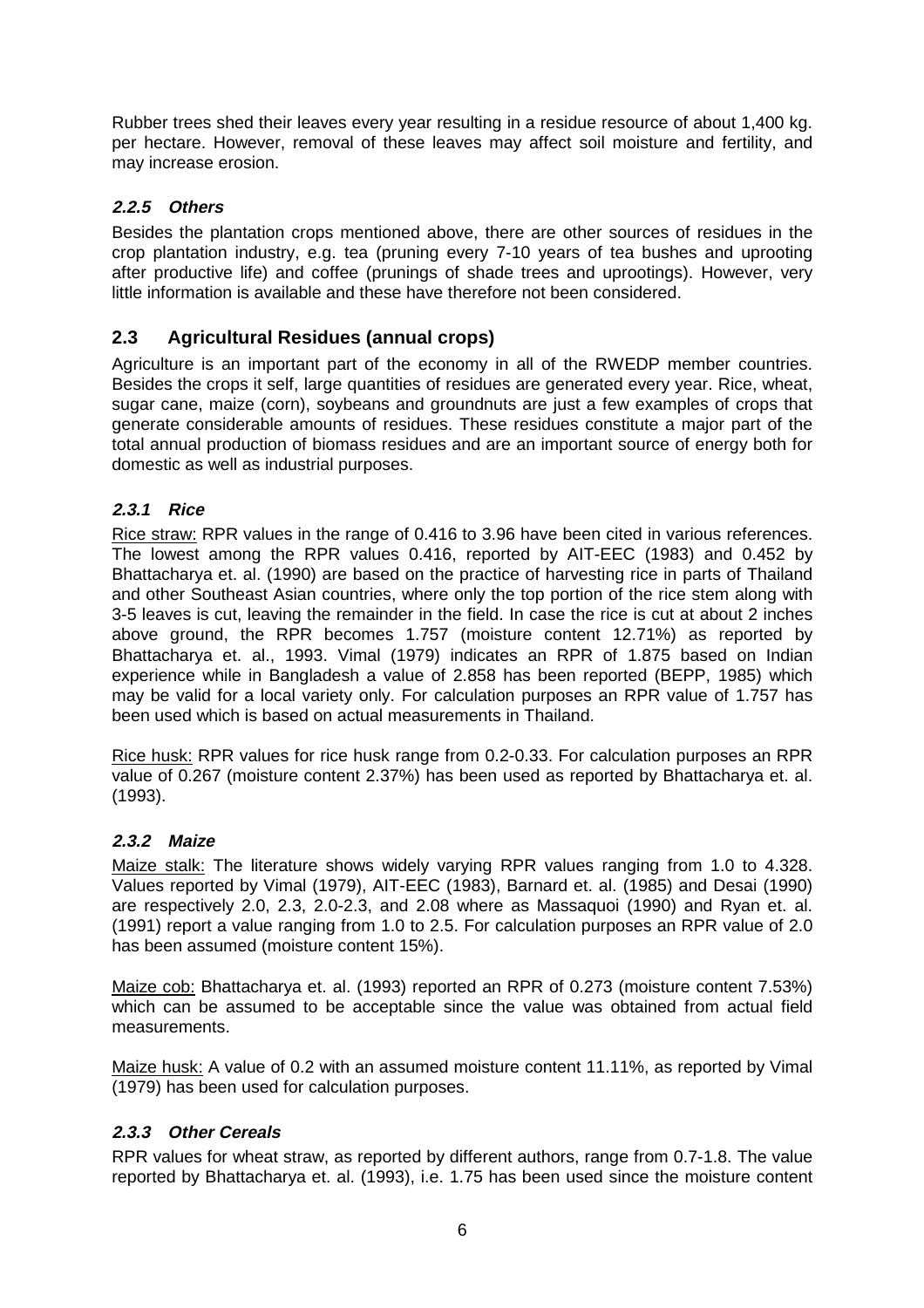(moisture content 15%) has been indicated. Since reported RPR values for millet, rye, oats and barley do not show wide variations from that of wheat, the same RPR value has been used. An exception is straw from sorghum where Bhattacharya et. al. give an RPR value of 1.25 at a moisture content of 15%.

#### **2.3.4 Cassava**

Stalks: Cassava is harvested about 12 months after planting. At harvest the plants are first topped before being uprooted. Part of the stalk is retained for replanting while part is discarded. Tops (leaves) and the discarded part are sometimes left in the field and sometimes used as a domestic fuel. Out of the 10-25 tons of stems and leaves per hectare, about 8 tons becomes available as fuel or about 6 tons/ha. on a dry basis (Lim, 1986a).

When looking at RPR values, the 0.167-2.0 as reported by AIT-EEC (1983), Bhagawan (1990) and Ryan et. al. (1991) appears to be the most suitable for Asian conditions. Assuming a yield of about 30-45 tons of tubers per ha. this would result in a residue base of about 4-9 tons per hectare.

Peelings: Part of the tubers is processed into starch flour and is peeled before processing. Peels represent about 2-3% of the weight of the tuber and this would yield about 1 ton of peels (moisture content 50%) generated per ha. of cassava destined for starch production.

#### **2.3.5 Groundnuts**

Husks/shells: Barnard et. al. (1985) and Ryan et. al. (1991) recommend an RPR value of 0.5 whereas Bhattacharya et. al. (1993) give a value of 0.477 with a moisture content of 8.2%. The latter value has been used for further calculations.

Straw: Barnard et. al. (1985), Ryan et. al. (1991) and Massaquoi (1990) all give an RPR value of 2.3 for groundnut straw. Therefore, this value has been used, assuming the moisture content to be 15%.

#### **2.3.6 Soybeans**

Straw: Bhattacharya et. al. (1993) have reported an RPR value for soybean straw of 2.5 at a moisture content of 15%.

Pods: The same source as used for soybean straw indicated an RPR value for the pods of about 1.0 with a moisture content of 15%.

#### **2.3.7 Sugar Cane**

In comparison to other crops, sugar cane gives a very high dry matter yield per unit of land area. Bagasse and sugar cane tops and leaves are the main residues of which the former is normally used as an energy source for steam generation while the latter is normally used as cattle feed or is burnt in the field.

Bagasse: A number of authors including Vimal (1979), Webb (1979), and BEPP (1985) indicate an RPR value ranging from 0.1-0.33 with a moisture content of 50%. Bhattacharya et. al. (1993) give an average value of 0.29 with a similar moisture content, which has been used further for calculation purposes.

Tops/leaves: Vimal (1979) and AIT-EEC (1983) report RPR values of 0.1 and 0.125 respectively. USAID (1989) reported an RPR value of 0.3 based on actual field experiments in Thailand with a moisture content of 10%. The latter value has been used for calculation purposes.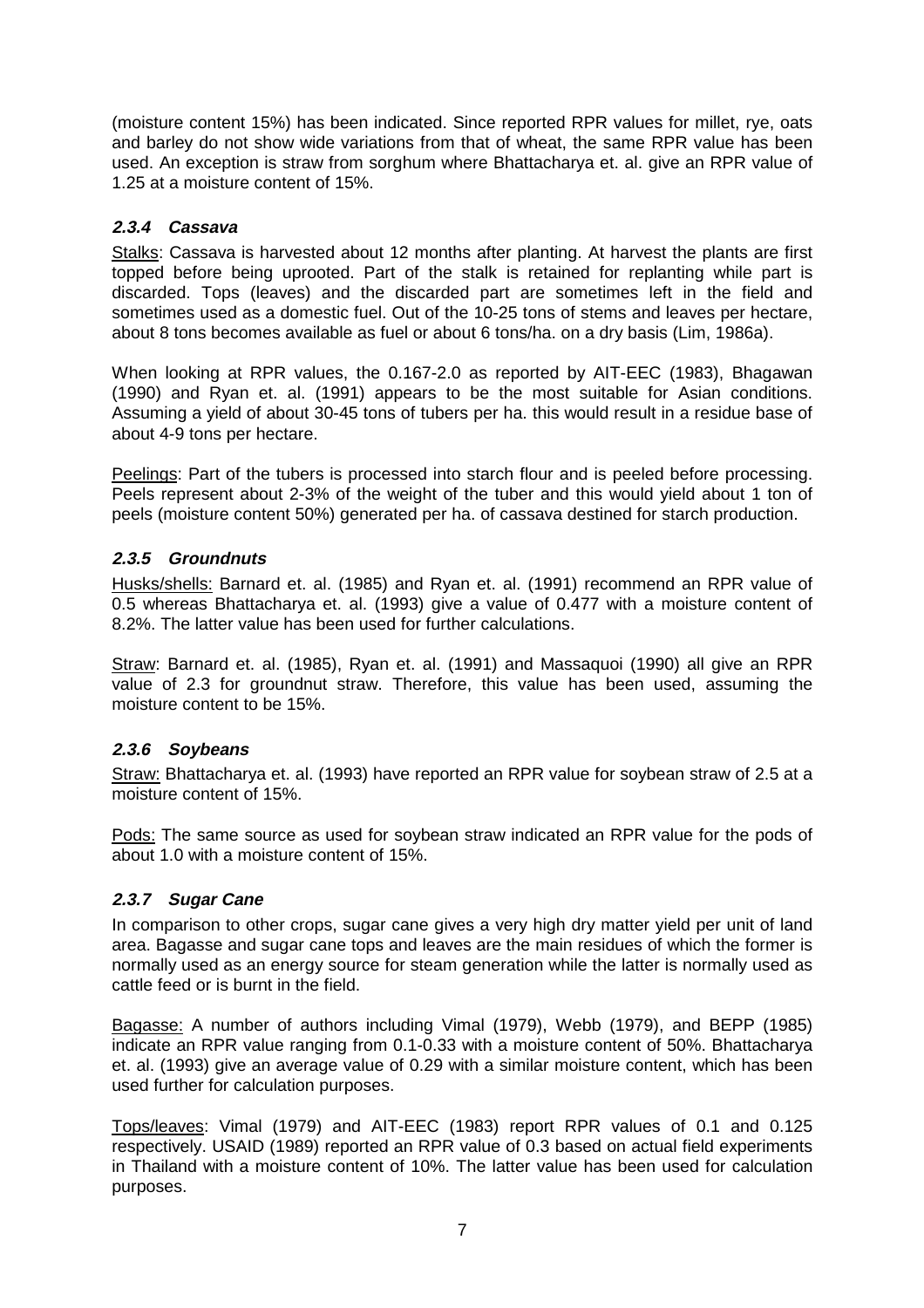### **2.3.8 Jute Stalk**

<span id="page-7-1"></span>BEPP (1985), Kristoferson et. al. (1991) and Ryan et. al. (1991) give an RPR value of 2.0 for jute stalks while Barnard et. al. (1985) and Desai (1990) report 1.6-2.25 and 1.37 respectively. For calculation purposes a value of 2.0 and a moisture content of 15% has been chosen.

### **2.3.9 Cotton Stalk**

<span id="page-7-0"></span>Massaquoi (1990), Kristoferson et. al. (1991) and Ryan et. al. (1991) gave similar values of 3.5 to 5.0 for the RPR. An average value of 2.755 for the range of 1.767-3.743 as suggested by Bhattacharya et. al. (1990) has been selected for calculation purposes with a moisture content of 12%.

### **2.4 Amount of Residues Generated**

By using the data as presented in the earlier sections in addition to statistical data on forestry, cropping areas and crop production as published in national and international statistics, a calculation was made of the amount of agricultural residues generated in RWEDP member countries. [Annexes 2a](#page-20-0) an[d 2b p](#page-21-0)rovide an overview of crop residues and wood residues respectively (excluding wood derived directly from trees growing in the forests, agricultural land and other land). It should be noted that a clear distinction between these two main groupings can not really be made as within the crop residues several of the residues resemble wood such as for instance cassava stalks, jute sticks and millet stalks.

In aggregate, the numbers look very attractive if not staggering. A distinction has been made between residues generated in the field and those generated during processing. The reason for this is that it may be assumed that in the latter case residues probably will be found concentrated which will make its use, for instance as a source of energy, or disposal more easy. In the former case they may be found spread over large(r) areas and may remain in the field. Examples of residues that often remain in the field are straw, stalks, tops and leaves (sugar cane). In such cases the straw and stalks are often also concentrated but generally in smaller quantities.

It should again be stressed here that large variations in RPR ratios occur and one should be very careful in applying RPR ratios across the board. Using different RPR ratio can have a tremendous influence on the amounts of residues apparently generated. For instance, one of the major world crops, rice, generates two main types of residues: rice straw and rice husks. Combined they account for about 900 million tons of residues using the suggested RPR ratio. However, using the highest ratios, the amount would increase to about 1,900 million tons while in case the lowest reported RPR ratio would be used, the amount would drop to about 300 million tons of rice straw and husks.

## **3. Demand for the Resources**

Residues are used for many purposes and such uses often are site specific. Besides being used as **Fuel**, which can be considered as being one of the "6 F's", residues are also used as **Fodder, Fertiliser, Fibre, Feedstock** and **Further uses**. The latter "F" comprises for instance residues being used as a soil conditioner (e.g. coconut coir dust used to retain moisture in the soil, straw as a growing medium for mushroom, coconut husks as a growing medium for orchids, packing material). In some case residues may even have a multipurpose use. Rice husk can be burned as Fuel with the ash being used by the steel industry as a source of carbon and as insulator (Feedstock, Further). Rice straw can be used as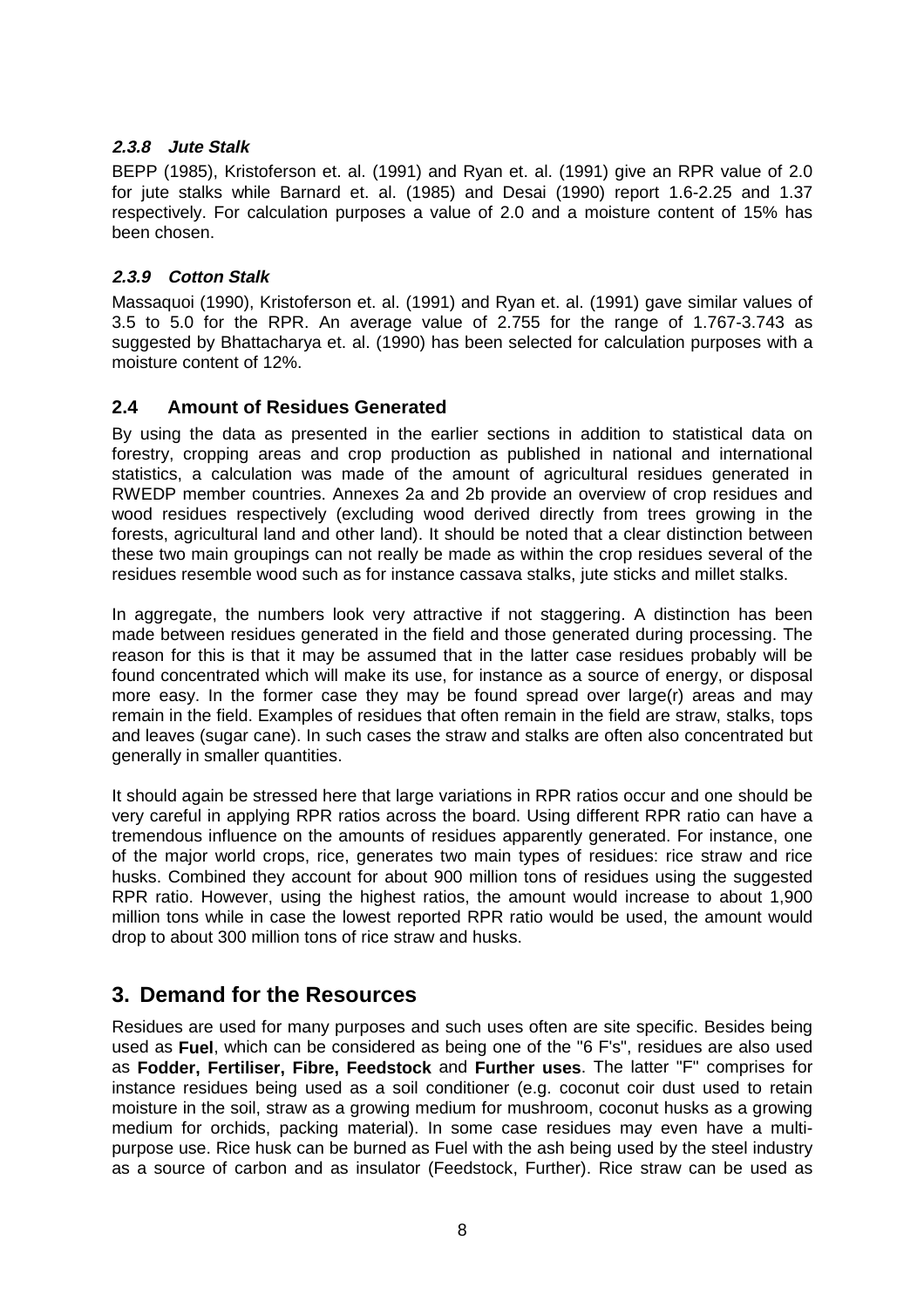animal bedding (Fibre, Further) and subsequently as part of compost (Fertiliser), crop waste can be used as a Feedstock for biogas generation (Fuel), with the sludge being used as fertiliser.

It is sometimes assumed that residues are wastes and therefore by definition more or less 'free'. However, in practice it is unwise to assume so. In a monetized economy, even where residues are at present freely available, everything which has a use will rather sooner than later acquire a monetary value. For instance:

- About 15 years ago rice-mill owners in Indonesia gave rice husks free of charge to truck drivers and brick makers and would even provide free labour to load it. Once a market had developed, the rice-mill owners were no longer willing to do so and brick makers had to pay for the husks as well as for labour to load the husks;
- <span id="page-8-0"></span>The increased use of rice husk as a boiler fuel in the Nepali carpet industry resulted in a tenfold increase in the price from 2 to 20 NRs (about 0.04 - 0.40 US\$) per bag of 20 kg. over a period of only 14 months (FAO, 1992);
- In some areas in North Vietnam farmers used to burn rice straw in the field as fertiliser. However, due to an increasing shortage of fuelwood, they started using it as fuel. At the same time mushrooms growing became an important cash crop for which straw was used as growing medium. The price rose to such a level that it actually became attractive for farmers to sell the straw as the money earned was more than what they had to pay for chemical fertilisers to replace the fertilisers and trace elements found in the ash.

Even where residues have no monetary value, the wastes may be used for various purposes in the local community. Within local communities such situations are likely to be well understood but they may not be apparent for someone from outside. For example, share-cropping systems with part of the crop as well as the residues being divided between the landowner and the tiller are common. Landless people often have access to residues on common lands and sometimes may collect residues from other people's lands. Trying to use residues without offering any compensation is likely to run into problems. Even in cases where money changes hands, it may be that payments are made to someone other than the person to whom the original benefit accrued and this may lead to social disruptions in the local community.

From this it is clear that with regard to residues many factors will have to be considered. Seasonality with large quantities being available directly after the harvest, ownership and access, fraction which can be recovered economically taking into account environmental considerations, and present and competing uses are some of these factors. With regard to the present use, a brief overview will be provided here in combination with, where information is available, the amount and/or extent of its use.

### **3.1 Forest- and Wood Processing Residues**

### **3.1.1 Logging residues**

Logging residues consist of branches, leaves, lops, tops, damaged or unwanted stem wood. Such residues are often left in the forests for various reasons of which the low demand for fuel (with a high moisture content) in such areas is probably an important one as well as logistics. This is not to suggest that forest-residue recovery is not undertaken; For instance in Sweden there is a considerable recovery in the form of wood chips (bulk density about 300 kg/m3) for use in industries as well as domestic purposes. In Bhutan, due to the demand by the calcium carbide industry, logging residues are often converted into charcoal, which is then sold to the carbide industry.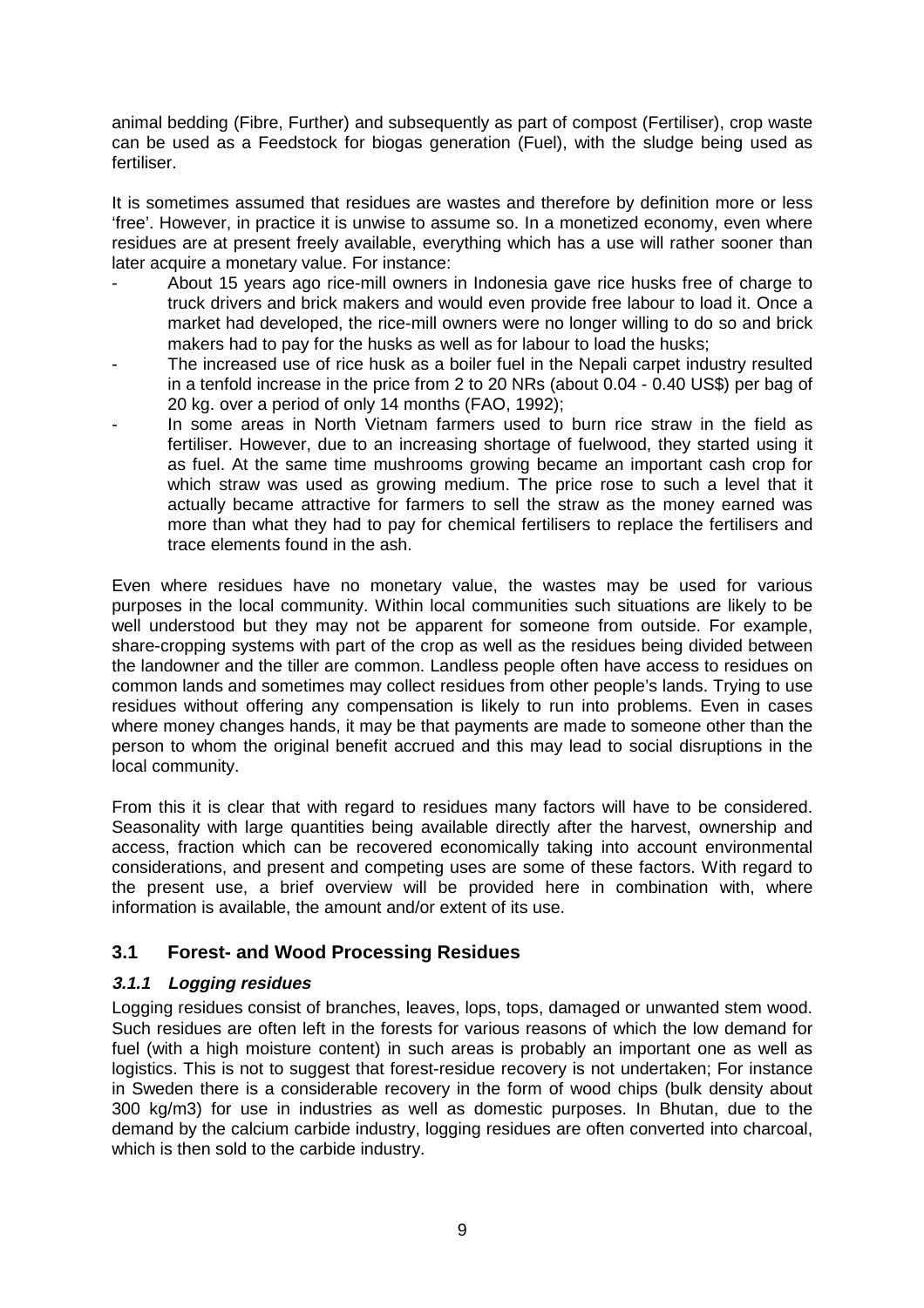### **3.1.2 Saw-milling**

Sawmill residues are used for various purposes but much depends on local conditions such as demand centres nearby. Part of the residues is used by the sawmills themselves, basically for steam generation for timber drying purposes. However, the bulk remains unused (AIT, 1994). Where a local demand exists, wood residues are used for various purposes, mainly as a source of energy for brick and lime burning, other small industrial applications as well as a source of raw material such as for parquet making and blockboard. Sawdust is among others used for insect repellent making. Sawdust sometimes is briquetted and carbonised and sold as a high-grade charcoal, which commands a higher price than normal charcoal. Considerable quantities are also used to cover charcoal mound kilns.

### <span id="page-9-0"></span>**3.1.3 Plywood production**

Within the plywood industry a demand exists for residues. In Malaysia about 30-50% of the residues are used for power and steam generation while in Indonesia about 20% of the plywood mills use their own residues (AIT, 1994). The latter source indicates that in Thailand and the Philippines little of the residues is used internally by the plywood mills.

In the case of integrated wood processing factories, part of the residues is used as a raw material in blockboard and particleboard production. The same is true for sawmill residues. In Indonesia the use of the cores, e.g. for fencing, appears to be quite common, at least in the Moluccas.

### **3.2 Perennial Plantation Crop Residue**

#### **3.2.1 Cocoa**

Cocoa tree prunings are normally left in the field as a kind of mulch while a small part may be used as domestic fuel. Cocoa pods are normally left in the field. No information is available on what is being done with wood from trees cut during re-planting. It may be assumed that a major part of this wood ends up as domestic or industrial fuel.

### **3.2.2 Coconut**

Fronds are either left in the field (valid for large-scale plantations) or used as a domestic fuel (mainly small holder plantings). Tree trunks are both used as fuel and as timber, unfortunately with quantities unknown. However, in countries like Sri Lanka, the Philippines and other coconut growing areas, the coconut tree appears to be an important source of low-grade timber.

Husks are used as fuel for coconut processing (copra drying and small-scale coconut oil making), as a domestic fuel and as a source of fibre for rope, mats, and filling of mattresses. The shells are a good fuel and an excellent source for activated carbon production. Lim (1986a) reports that in Malaysia about 80% of the shells and 20% of the husks are used as fuel with 20% of the shells and 30% of the husks being used for other purposes. About 50% of the husks remain unused. It should be noted that in some cases, notably in Sri Lanka, a large amount of the coconuts are not processed centrally but are used for direct domestic consumption with the husks and shells used as a domestic source of energy.

### **3.2.3 Oil Palm**

Tree trunks as well as fronds become available during replanting, with fronds also becoming available during the productive life of the tree. Fronds are normally left in the plantation as a mulching agent. As oil palm plantations are normally large scale, a considerable quantity of tree trunks are burned in the field as there is often little demand for the wood in such areas.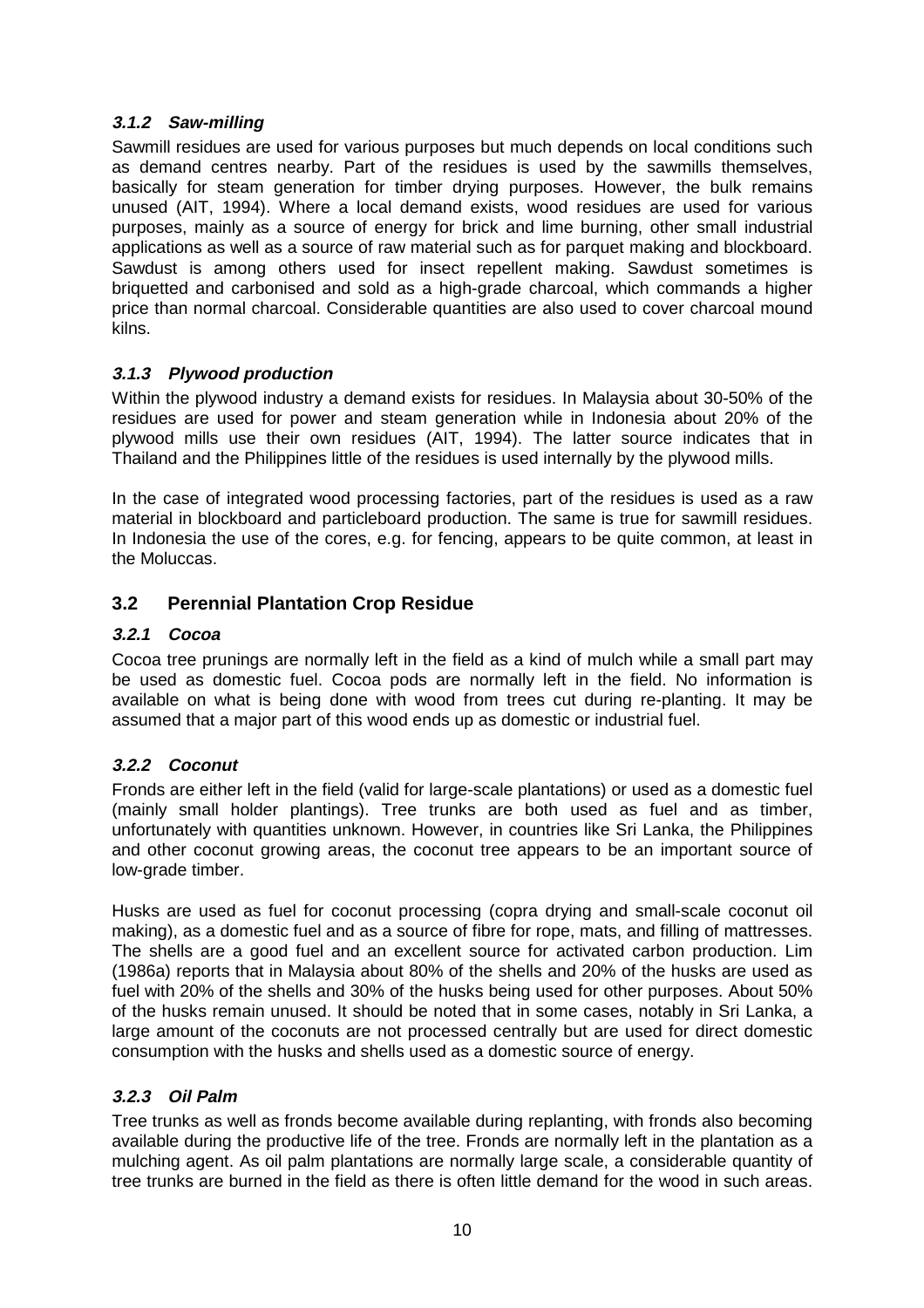<span id="page-10-0"></span>Shells and fibres are normally used in the palm oil mills for power generation while a small part (probably around 10%) may be sold as fuel or used for road construction. Empty bunches are normally incinerated at the mill with the potash rich ash and used as fertiliser.

### **3.2.4 Rubber**

Wood from the rubber tree is both used as fuel and as timber. In particular in the last decade, rubber wood has become an important source of timber for the furniture industry. In South Thailand and possibly in other countries this has led to considerable competition between the brick industry and the furniture industry with prices increasing to such levels that the brick industry is looking for alternative sources of energy. In Malaysia about 62% of the rubber wood was used as fuel, 5% for other purposes while for the remaining 30-35% no information is available which could mean that such amount would be available for other purposes (Lim, 1986a).

### **3.3 Agricultural Residues (annual crops)**

Agricultural residues constitute a major part of the total annual production of biomass residues and are an important source of energy both for domestic as well as industrial purposes. Residues are used as fuel, but a large amount is burnt in the field.

### **3.3.1 Rice**

Rice straw: In many countries rice straw is burned in the field with the ash used as organic fertiliser. Relatively small quantities are used as animal fodder, animal bedding, raw material for paper and board making, or building material. In some countries like Bangladesh, China, Vietnam and possibly India and Nepal straw is also widely used as a domestic fuel.

Rice husk: Husks are often burnt at the ricemill just to get rid of the husks but in some countries like Thailand they are used extensively for power generation in large rice-mills. It has been estimated that in Thailand about 50-70% of the husks is used by the rice-mills. The remaining 30-50% apparently is not used although the brick industry is increasingly using it as a source of energy. In Malaysia, the Philippines and Indonesia most of the residues remain unused although also here the brick industry is becoming important as an end-user.

### **3.3.2 Maize, other cereals and soybeans**

Very little is known about the use of residues from maize, other cereal crops and soybean straw and pods, other than that residues are widely used as a domestic fuel in particular in areas where fuelwood is scarce. In many cases the stalks and straw are left in the field or used for other purposes such as fodder, while husks, cobs and shells become available at processing sites.

### **3.3.3 Cassava, Jute and other wood-like residues**

In the case of cassava, stalks and tops are sometimes left in the field but more often used as a domestic fuel, in particular the woody part. Cassava stalks can be used directly and the same is valid for millet stalks and pigeon pea (arhar) stalks. Using these residues as fuel is easy, as their size is quite small, they are easy to transport and they burn like wood. With regard to jute stalks, only the inner part is used after the jute fibres have been removed by soaking in water. This soaking requires that the jute stalks have to be dried before they can be used.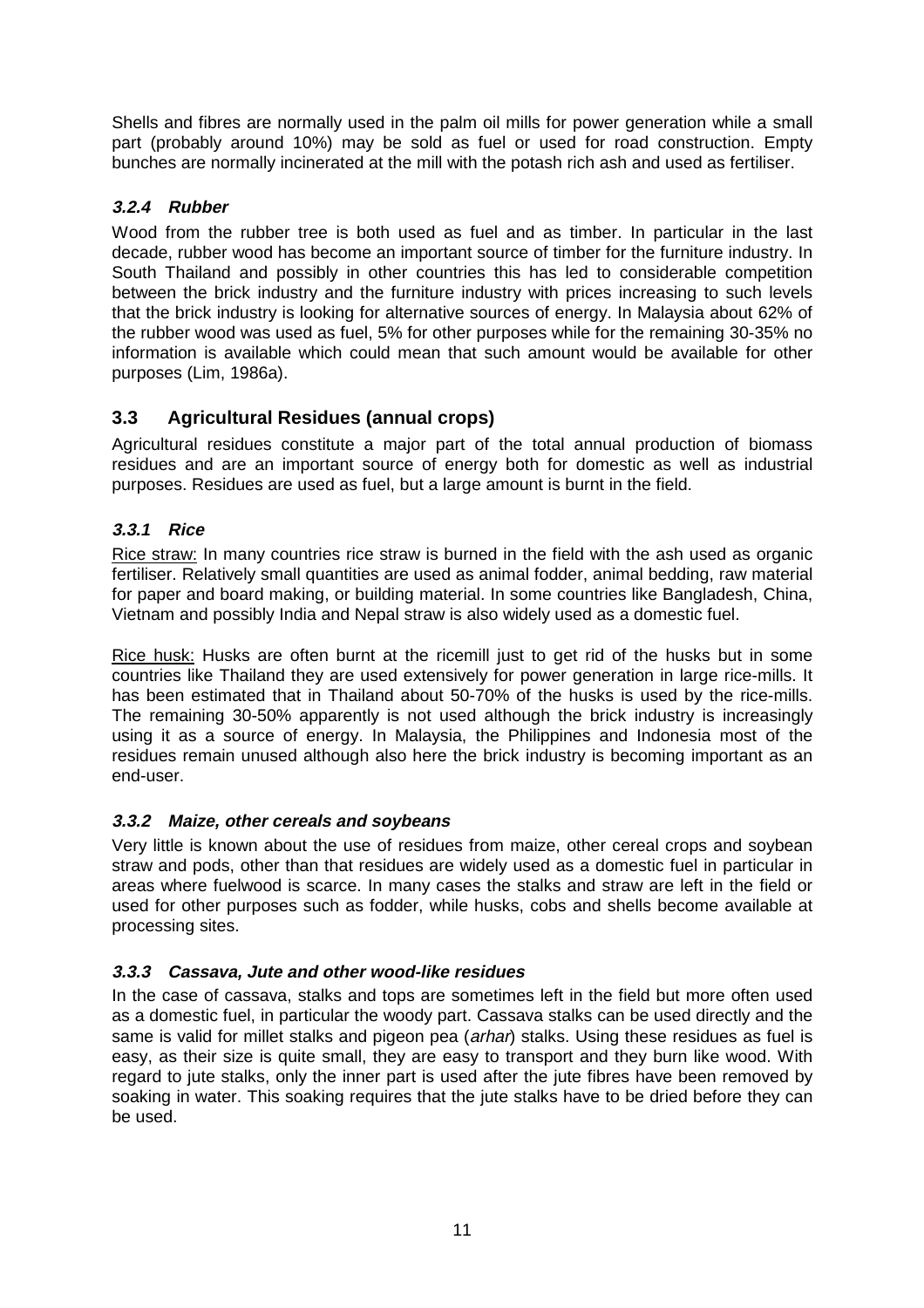### **3.3.4 Cotton**

Cotton stalks are often burned in the field as leaving them in the field may result in damage to future crops due to diseases, infestation, etc. Part is possibly used as a domestic fuel.

#### **3.3.5 Groundnuts**

Husks, shells and straw residues from the groundnut are used as fuel for domestic purposes but little if any is known about amounts. Part of the groundnuts are sold in the shell and such shells are normally no longer available as fuel.

### **3.3.6 Sugar Cane**

<span id="page-11-0"></span>Bagasse and sugar cane tops and leaves are the main residues of which the former is normally used as an energy source for steam generation while the latter is normally used as cattle feed or is burnt in the field. Most sugar factories burn all the bagasse they generate, even at very low efficiencies. This is done to ensure that all bagasse is burned, as dry bagasse is known to be a fire hazard. In some countries bagasse is also used as a raw material for the paper and board industry.

Increasing the combustion efficiency in the sugar industry could result in the saving of considerable quantities of bagasse which either could be sold to paper factories or used to generate power and heat (co-generation).

### **3.4 Amount of Residues Used**

Little is known about the amounts of residues used for various purposes, with the exception of the sugar industry. This lack of knowledge is due to the scattered nature of the residue generation, its seasonality and differences in local situations. This applies to the production and use of residues as fuel and for competing uses, which have an influence on the availability, and price of residues. Besides these factors, there are other factors which play a role but for which even less is known, for example availability of equipment, environmental conditions.

By using the data of [Annex 2a](#page-20-0) and information on the consumption of crop residues, as is available from various sources, a very rough overview can be made of the supply/demand situation in the 16 RWEDP member countries. This is shown in the figure i[n Annex 3. T](#page-22-1)his exercise is interesting in setting a general perspective in that it shows that in most countries there still is a considerable amount of residues, which apparently are not used. However, it should be emphasised that both data on consumption and production of residues are incomplete, so no firm conclusion can be drawn. For some countries no information is available with regard to consumption, resulting in high amounts of residues still available. For the other countries it may be assumed that the consumption data underestimates the actual use, also resulting in overestimating the amount of residues still available.

Furthermore, it should be noted that consumption refers only to fuel use, not including nonenergy use of the residues. Residues play an important role in soil fertility and a total removal of all above ground residues could lead to soil degradation. However, the issue of soil fertility and recycling of residues is not well understood. Returning residues to the soil by ploughing may play a role in maintaining the quality of the soil by keeping up its organic content. It is also possible that the burning of residues in the fields plays an important role in supplying trace elements. While burning the residues in the field is simple and easy to do, ploughing uncomposted residues into the soil is not easy.

As is the case with residue generation and use, it is also clear that no generalisation can be made of the effect that increased use of residues will have on soil condition. The importance of any of these factors will depend largely upon specific local conditions. The problem is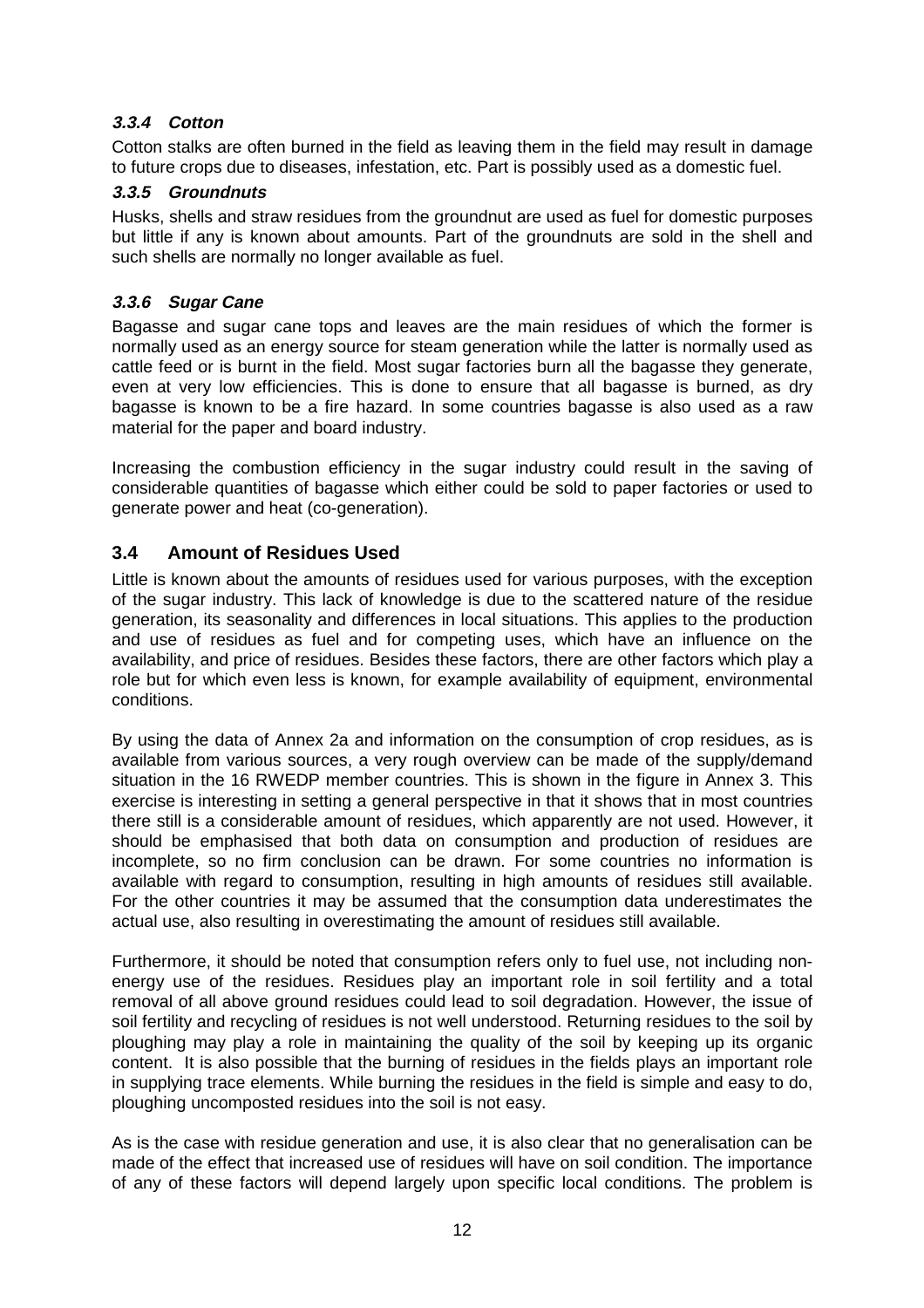<span id="page-12-0"></span>compounded by the fact that there is likely to be very little local knowledge about what impact a sudden change in residue recycling patterns would have on the soil. In principle, monitoring of agricultural yields after the change should indicate whether any adverse effects have taken place. R&D of this type, however, would be extremely time consuming, complex and expensive while changes which may occur would be difficult to detect as over time agricultural practices may change which in turn would affect the situation.

# **4. Concluding Remarks**

The previous chapters have shown that considerable quantities of residues remain unused. However, this statement is based on data that can be considered far from satisfactory and incomplete. Much more information will have to be gathered on the use and availability of residues. Furthermore, as has been said before and is emphasised here again, an enormous diversity exists not only between countries but often even between sub-national areas. Any conclusion which could possibly be drawn from the above for a given country or area may therefore have little relevance to other areas. Therefore, one could question the usefulness of having a database system on residue generation and utilisation at a national level. Considering the fact that so many variables influence the result of the database, a system on a sub-national or possibly even on a smaller geographical area may be required.

It should also be noted that, when collecting data and making calculations, one should be cautious not to loose sight of the implications on social aspects, e.g. the use of residues as a domestic fuel, farmers who produce residues as a by-product.

Very little, if any, information is available on how the farmers themselves see their situation and the trade-offs they make willingly or unwillingly with regard to residue generation and use. Studies should be carried out to determine the possible effects of an increased use of residues at the farm level, for example on soil conservation and degradation (and effect on crop growth), income generation, on the local environment (e.g. increased use of other sources of energy), and the effect on local communities (e.g. access to residues).

Promoting the use of residues for other applications such as power generation will not only put a value on the residues but may also deprive a part of the population (often the poorest section) of their cooking and heating fuel. These factors should be considered when deciding upon a strategy for increased use of residues.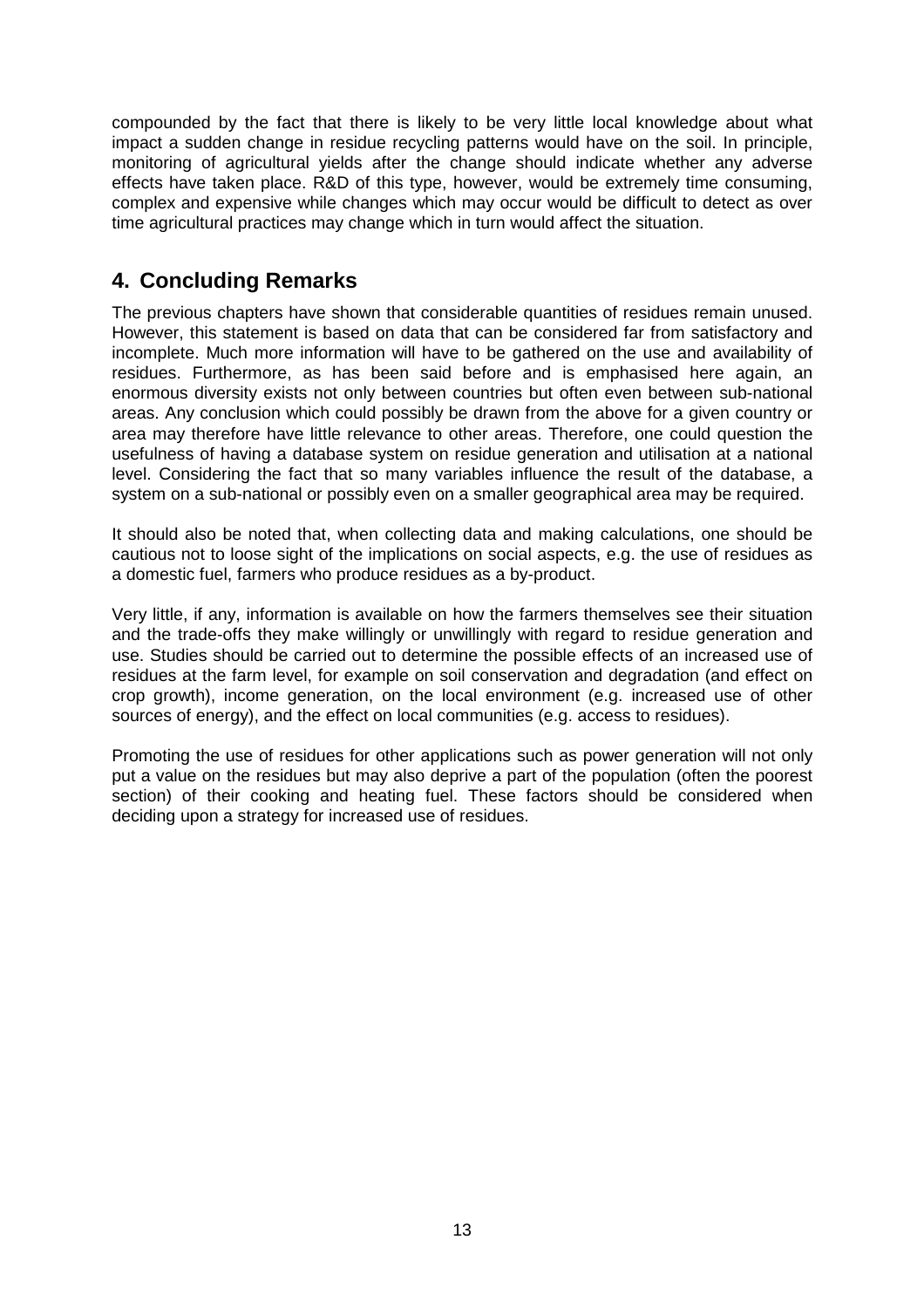# <span id="page-13-0"></span>**5. Bibliography**

Adams, M. (1995), Technical Report: Forest Products, Harvesting and Utilization Component, Paper presented to a Project Formulation Workshop on Sustainable Conservation, Management and Utilization of Tropical Rainforests in Asia, GCP/RAS/148/AUL, Bangkok, 6-8 February 1995.

AIT (1994), Business Opportunities for Power Generation from Biomass Residues in ASEAN, Vol. 1-3. EC-ASEAN COGEN Programme, AIT, Bangkok.

AIT-EEC (1983), Evaluation and Selection of Ligno-Cellulose Wastes which can be converted into Substitute Fuels, Project report submitted to EEC, Belgium.

Barnard, G. and Kristoferson, L. (1985), Agricultural residues as fuel in the third world, Earthscan - The Beijer Institute, Energy Information Programme, Earthscan.

BEPP (1985), Bangladesh Energy Planning Project: Draft Final Report, Rural Energy and Biomass Supply, Vol. IV.

Bhattacharya, S.C. and Shrestha, R.M. (1990), Biocoal Technology and Economics, RERIC, Bangkok, Thailand.

Bhattacharya, S.C., Pham, H.L., Shrestha, R.M. and Vu, Q.V. (1993),  $CO<sub>2</sub>$  emissions due to fossil and traditional fuels, residues and wastes in Asia, AIT Workshop on Global Warming Issues in Asia, 8-10 September 1992, AIT, Bangkok, Thailand.

Bhushan, B. (1977), Agricultural Residues and their Utilization in some Countries of South and South-East Asia, in: 'Residue Utilization: Management of Agricultural and Agroindustrial Residues', FAO/UNEP, Vol. 1.

Desai, A.V. (1990), Patterns of Energy Use in Developing Countries, UNU, Tokyo, Japan.

FAO (1982), Agricultural Residues: Bibliography 1975-1981.

FAO (1990), Energy conservation in the mechanical forest industries, FAO Forestry paper No. 93, FAO-Rome, 1990.

FAO (1992), Wood/Biomass based Energy Systems in Rural Industries and Village Applications, Nepal, Report of the National Seminar held in Kathmandu, 29-31 July 1992. FAO-RWEDP.

FAO (1998), Proceedings of the Regional Expert Consultation on Modern Applications of Biomass Energy, FAO Regional Wood Energy Development Programme in Asia, Report No. 36, Bangkok.

FRIM (1992), Utilization of Industrial Wood Residues, Paper presented at the workshop on "Logging and Industrial Wood Residues Utilization" in Jakarta, Indonesia, 24 August 1992.

GOI (1990), Situation and Outlook of the Forestry Sector in Indonesia, Ministry of Forestry, Government of Indonesia in cooperation with FAO, Rome.

Ishaque, M. and Chahal, D.S. (1991), Crop Residues, In: 'Food, Feed and Fuel from Biomass', Edited by D.S. Chahal, pp. 15.

Jalaluddin, Harun. Abdul Rahman Md. Derus and W.C. Wong (1984), Wood residue and its utilization in Peninsular Malaysia, Proceedings of the seminar on "Management and Utilization of Industrial Wastes". Universiti Pertanian Malaysia, 13-14 Sept. 1984.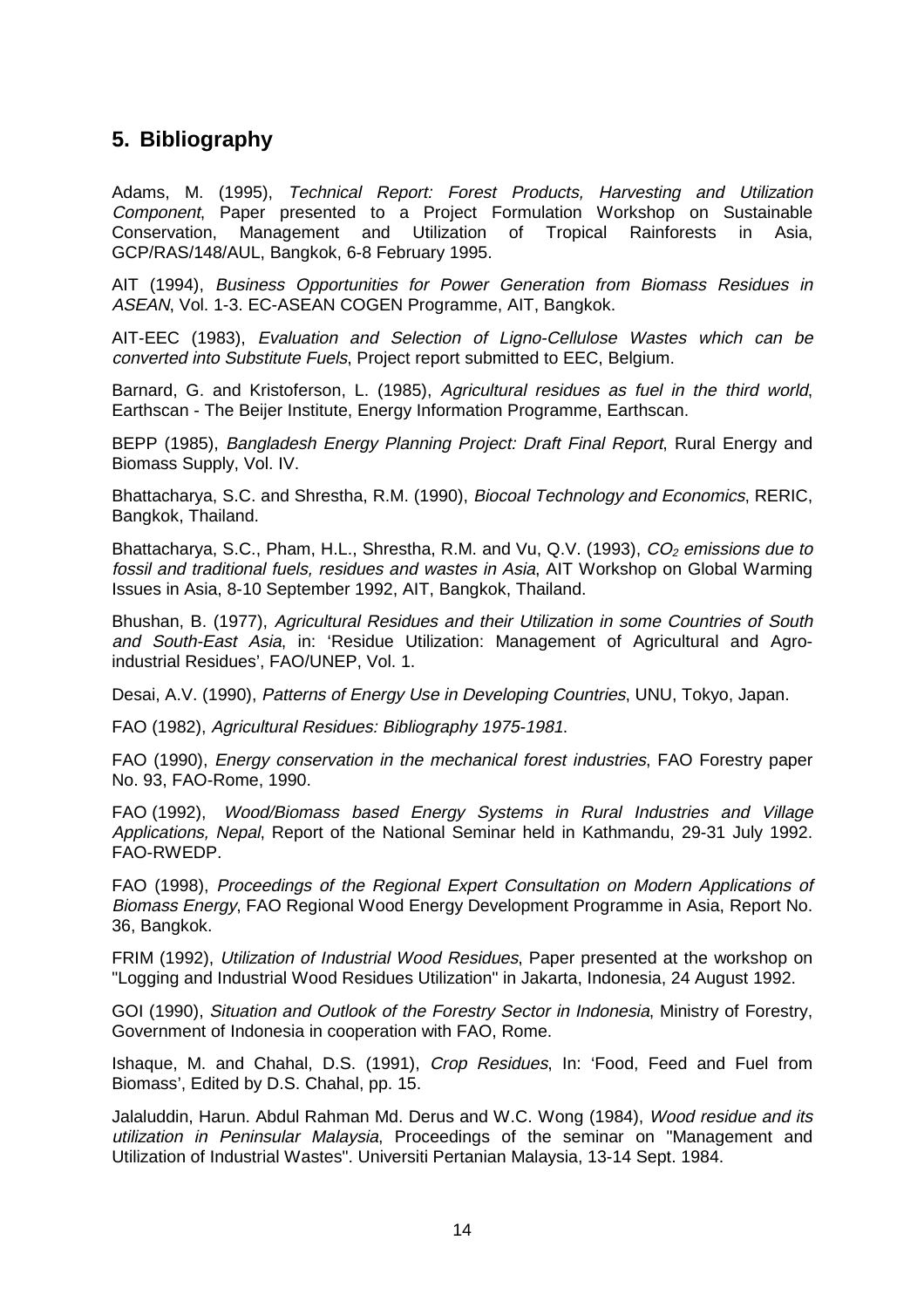Kristoferson, L.A. and Bokalders V. (1991), Renewable Energy Technologies: Their Application in Developing Countries, IT Publications, London.

Lim, K.O. (1986a), The energy potential and current utilization of agriculture and logging wastes in Malaysia, Renewable Energy Review Journal, Vol. 8, No. 2, December 1986, RERIC-AIT, Bangkok.

Lim, K.O. (1986b), The future energy potential of replanting wastes in Malaysia, Renewable Energy Review Journal, Vol. 8, No. 2, December 1986, RERIC-AIT, Bangkok

Ma, A.N. and Ong, A.S.H. (1986), Biomass Energy from the Palm Oil Industry, in: ASEAN Conference on Energy from Biomass, 13-15 October, Penang, Malaysia.

Mahajan, K.C. and Mishra, J. (1992), Energy from Paddy Husk - An Overview, In: Energy management, Oct. Dec. 1992, pp. 5-14.

Massaquoi, J.G.M. (1990), Agricultural residues as Energy Source, In: 'Energy for Rural Development', Edited by Bhagvan, M.R. and Karekezi, S.

PCA (1979), Technical data handbook on the coconut, its products and by-products, Philippine Coconut Authority, Casein City, Philippines, 1979.

Ryan, P. and Openshaw, K. (1991), Assessment of Biomass Energy Resources: A Discussion on it's Needs and Methodology, World Bank.

Smill, V. (1983), Biomass Energies, Resources, Links and Constraints.

Strehler, A. and Stutzle, W. (1987), Biomass Residues, In: 'Biomass Regenerable Energy', Edited by Hall, D.O. and Overend, R.P.

USAID (1989), Baling Sugarcane Tops and Leaves: The Thai Experience.

Vimal, O.P. (1979), Residue Utilization, Management of Agricultural and Agroindustrial Residues of Selected Tropical Crops (Indian experience), Proceedings of UNEP/ESCAP/FAO Workshop on Agricultural and Agroindustrial Residue Utilization in Asia and Pacific Region.

Vimal, O.P. and Tyagi, P.D. (1984), Energy from Biomass, An Indian Experience.

Webb, B. (1979), Technical Aspects of Agricultural and Agroindustrial Residues Utilization, Proceedings of UNEP/ESCAP/FAO Workshop on Agricultural and Agroindustrial Residue Utilization in Asia and Pacific Region.

WETT (1997), The Role of Wood Energy in Europe and OECD, Forestry Department, FAO, Rome

Weingart, J.M., Jezek, P.A. and Morris G., (1988), A pre-feasibility assessment of the potential of wood waste power systems for the Indonesian wood products industry, USAID-BEST Project, In: 'Forest Resources and Wood Based Biomass Energy as Rural Development Assets', 1994. William R. Bentley and Marcia M. Gowen, Eds.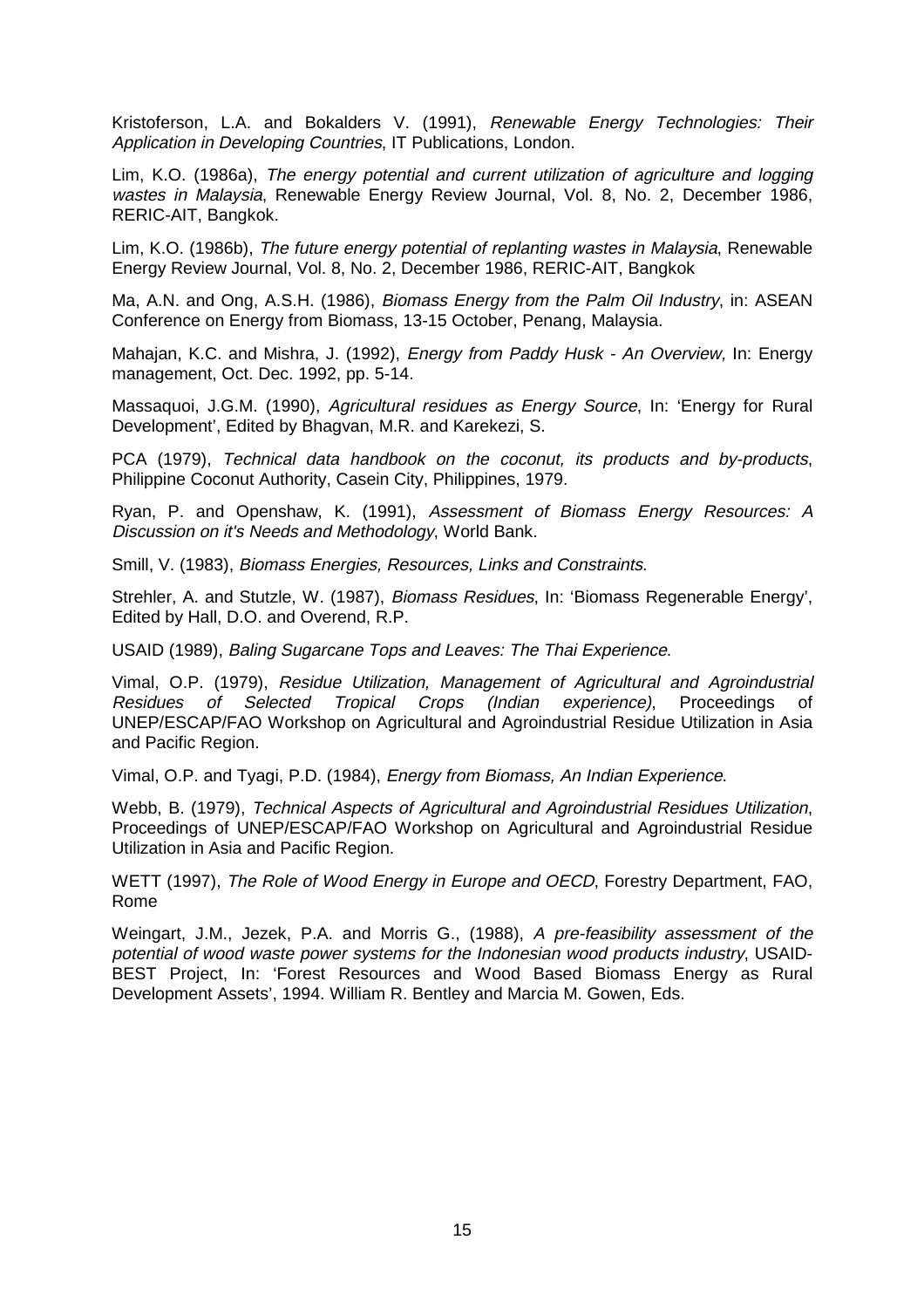| <b>Crop and Reference</b> | <b>RPR</b>    | <b>Moisture</b><br>content in % | C %                | N %  | LHV<br>MJ/Kg. | Ash %     |
|---------------------------|---------------|---------------------------------|--------------------|------|---------------|-----------|
|                           |               |                                 | <b>RICE STRAW</b>  |      |               |           |
| Webb '79                  | $2.60 - 3.96$ | $10 - 12$                       |                    |      |               | 12.7-21.4 |
| Vimal '79                 | 1.88          |                                 |                    |      |               |           |
| AIT-EEC '83               | 0.42          | 27                              |                    |      | 15.10         | 16.98     |
| <b>BEPP '85</b>           | 2.86          |                                 |                    |      |               |           |
| Barnard ea. '85           | $1.40 - 2.90$ |                                 |                    |      |               |           |
| Strehler '87              | 1.40          | $12 - 22$                       | 41.44              | 0.67 | 10.9          | 17.4      |
| Bhattacharya '90          | 0.452         | 12.71                           | 24.79              |      | 16.02         | 21.05     |
| Massaquoi '90             | $1.10 - 3.00$ |                                 |                    |      |               |           |
| Ishaque '91               | 1.40          |                                 |                    |      |               |           |
| Ryan ea '91               | $1.10 - 2.90$ |                                 |                    |      |               | 18-19     |
| Kristoferson ea '91       | $1.10 - 2.90$ |                                 |                    |      |               |           |
| Bhattacharya ea '93       | 1.757         | 12.71                           | 39.84              |      | 16.02         |           |
|                           |               |                                 | <b>RICE HUSK</b>   |      |               |           |
| Bhushan '77               | $0.20 - 0.25$ |                                 |                    |      | 12.69         | 18-19     |
| Webb '79                  | $0.20 - 0.25$ | 10.5                            |                    |      | 13.97         | 16        |
| <b>FAO '82</b>            | 0.35          | 7.26                            |                    |      |               | 24.75     |
| AIT-EEC '83               | 0.30          | 14                              |                    |      | 14.39         | 21.14     |
| Vimal '84                 |               | 9.6                             | 38.5               |      | 14.39         | 21.14     |
| <b>BEPP '85</b>           | 0.321         |                                 |                    |      |               |           |
| Bhattacharya ea ' 93      | 0.267         | 12.37                           |                    |      | 19.33         | 0.70      |
| Ryan ea '91               | 0.30          |                                 |                    |      |               | 15-20     |
| Mahajan '92               | 0.20          | 8.92                            | 38.10              | 1.50 | 13.59         | 17.34     |
|                           |               |                                 | <b>MAIZE STALK</b> |      |               |           |
| Webb '79                  | $3.20 - 4.33$ |                                 |                    |      |               |           |
| Vimal '79                 | 2.00          |                                 |                    |      |               |           |
| AIT-EEC '83               | 2.30          |                                 |                    |      |               |           |
| Vimal '84                 |               | 11.5                            |                    |      | 19.66         | 14.20     |
| Barnard ea '85            | $2.00 - 2.30$ |                                 |                    |      |               |           |
| Strehler '87              | 1.00          | 22                              | 47.09              | 0.81 | 5.25          | 5.77      |
| Massaquoi '90             | $1.00 - 2.50$ |                                 |                    |      |               |           |
| Desai '90                 | 2.08          |                                 |                    |      |               |           |
| Ryan ea '91               | $1.00 - 2.50$ | Air dry                         |                    |      |               |           |

# <span id="page-15-1"></span><span id="page-15-0"></span>**Annex 1: Estimates of Residue to Product Ratio1**

 1 Notes: RPR = Residue-to-Product-Ratio; C % = Carbon content on weight basis; N % = Nitrogen content on weight basis; LHV = Lower heating value (energy content); Moisture and ash content given on weight basis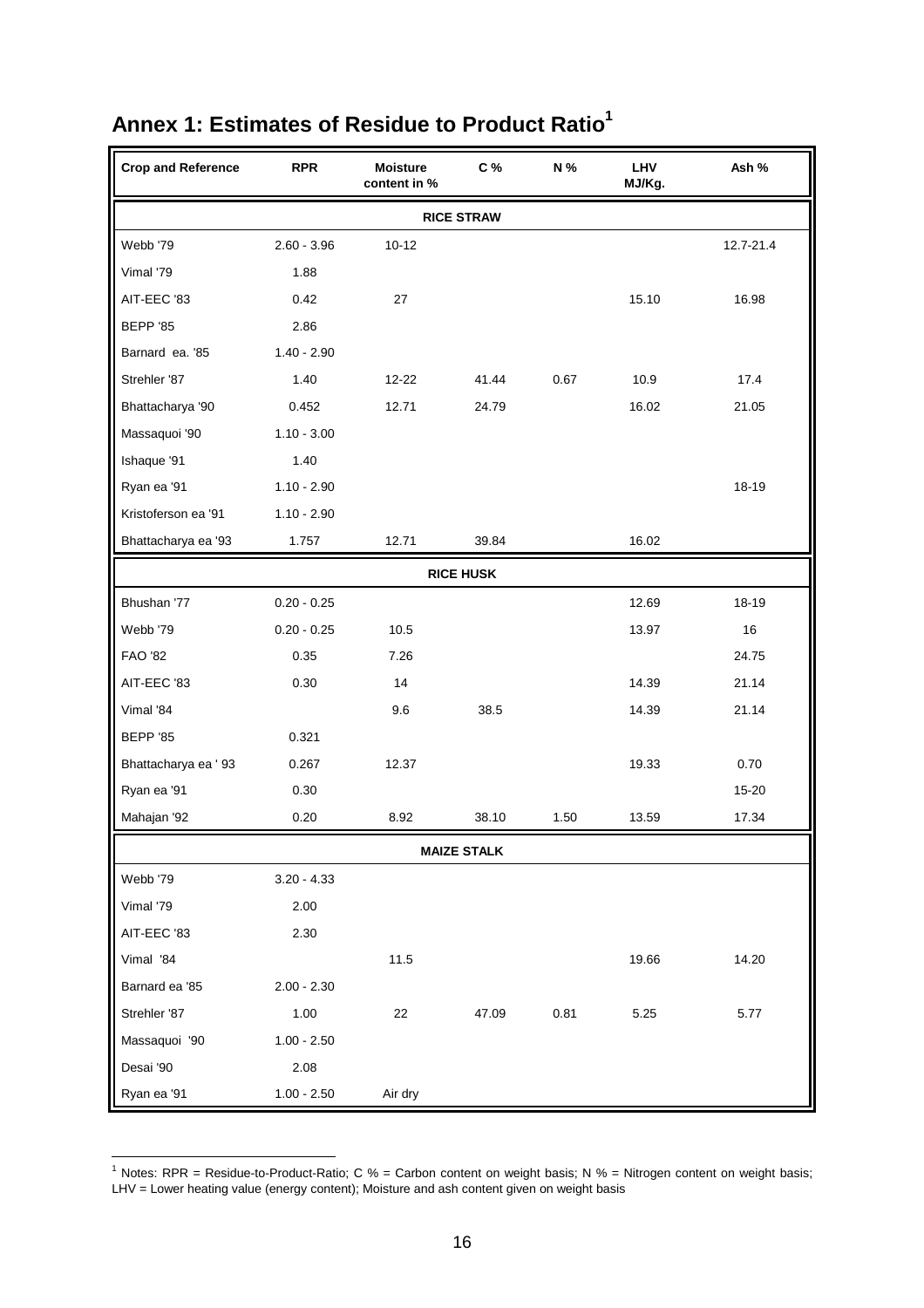|                     |               |        | <b>MAIZE COB</b>                 |      |       |       |
|---------------------|---------------|--------|----------------------------------|------|-------|-------|
| Bhushan '77         | 0.30          |        |                                  |      |       |       |
| Webb '79            | 0.86          | 7.00   |                                  |      |       | 2.40  |
| Vimal '79           | 0.30          |        |                                  |      |       |       |
| Vimal '84           |               | 8.60   |                                  |      | 14.64 | 13.80 |
| Barnard ea '85      | $0.20 - 0.50$ |        |                                  |      |       |       |
| Massaquoi '90       | $0.20 - 0.50$ |        |                                  |      |       |       |
| Ryan ea '91         | $0.70 - 1.80$ |        |                                  |      |       |       |
| Bhattacharya ea '93 | 0.273         | 7.53   | 43.14                            |      | 16.28 |       |
| AIT-EEC '83         | 0.20          |        |                                  |      |       |       |
|                     |               |        | <b>MAIZE HUSKS</b>               |      |       |       |
| Bhushan '77         | 0.30          |        |                                  |      |       |       |
| Webb '79            | $1.00(h+s)$   |        |                                  |      |       |       |
| Vimal '79           |               | 11.11  |                                  |      |       | 1.15  |
| Ryan ea '91         | 0.20          |        |                                  |      |       |       |
| Massaquoi '90       | 0.20          |        |                                  |      |       |       |
|                     |               |        | <b>WHEAT STRAW</b>               |      |       |       |
| Vimal '84           |               | 9.20   | 38.4                             | 0.30 | 15.90 | 18.00 |
| <b>BEPP '85</b>     | 1.50          |        |                                  |      |       |       |
| Barnard ea '85      | $1.00 - 1.66$ |        |                                  |      |       |       |
| Strehler '87        |               | 12-22  | 47.31                            | 1.36 | 13.90 | 7.57  |
| Massaquoi '90       | $0.70 - 1.80$ |        |                                  |      |       |       |
| Desai '90           | 1.48          |        |                                  |      |       |       |
| Ishaque ' 91        | 1.70          |        |                                  |      |       |       |
| Kristoferson ea '91 | $1.00 - 1.80$ |        |                                  |      |       |       |
| Ryan ea '91         | $0.70 - 1.80$ |        |                                  |      |       |       |
| Bhattacharya ea '93 | 1.75          | 15     | 42.55                            |      | 12.38 |       |
|                     |               |        | <b>MILLET / RYE / OATS STRAW</b> |      |       |       |
| Smill '83           | 1.50          |        |                                  |      |       |       |
| Barnard ea '85      | 1.10-1.95     |        |                                  |      |       |       |
| Ishaque '91         | 1.10          |        |                                  |      |       |       |
| Kristoferson ea '91 | 1.80-2.00     |        |                                  |      |       |       |
| Ryan ea '91         | $1.10 - 2.00$ |        |                                  |      |       |       |
| Bhattacharya ea '93 | 1.75          | $15\,$ | 42.55                            |      | 12.39 |       |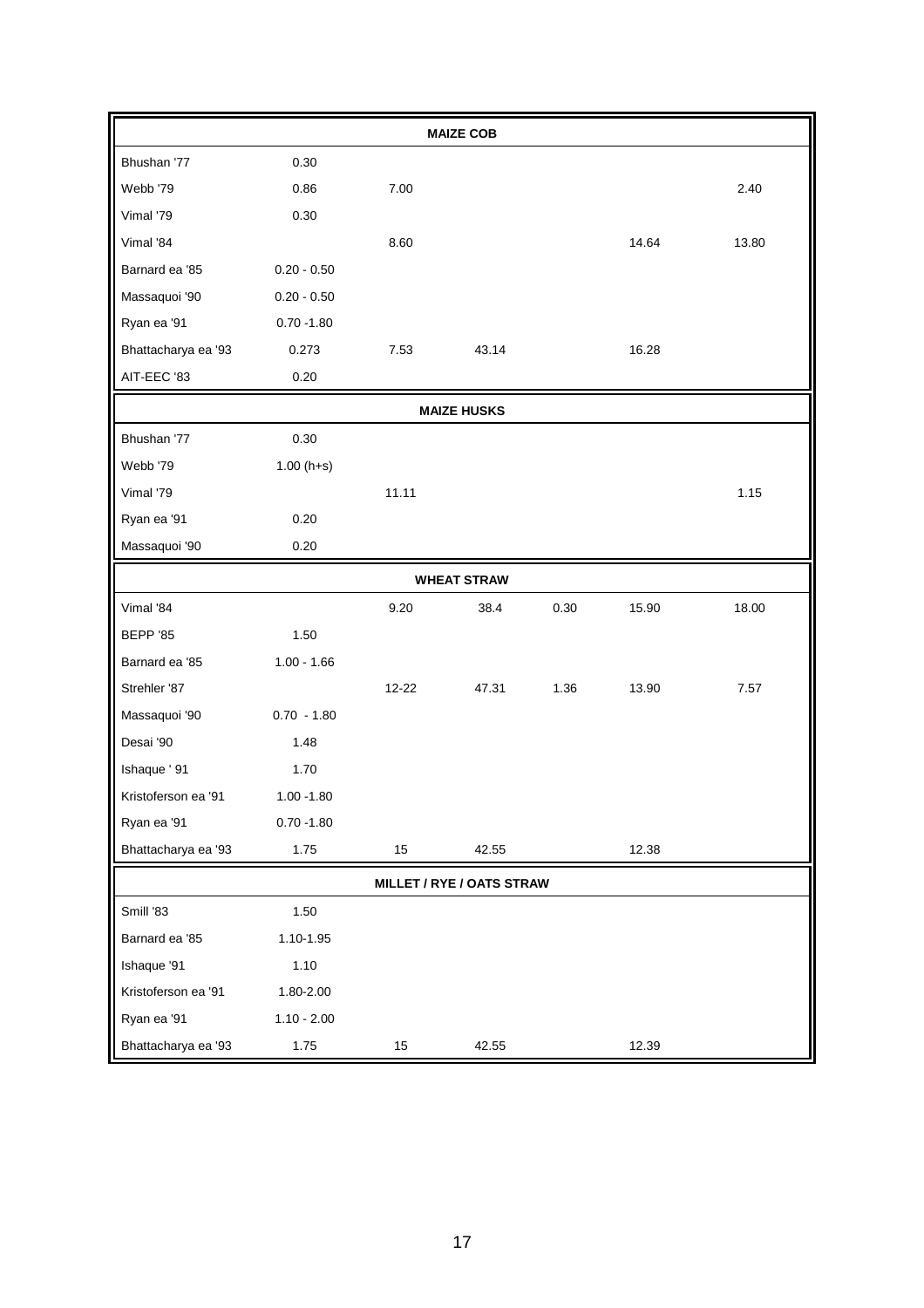| <b>BARLEY STRAW</b> |               |         |                               |      |       |      |  |  |  |  |  |  |  |
|---------------------|---------------|---------|-------------------------------|------|-------|------|--|--|--|--|--|--|--|
| Barnard ea '85      | $0.60 - 1.75$ |         |                               |      |       |      |  |  |  |  |  |  |  |
| Strehler ' 87       |               | 12-22   | 45.67                         | 0.43 | 12.95 | 4.30 |  |  |  |  |  |  |  |
| Massaquoi '90       | $0.60 - 1.80$ |         |                               |      |       |      |  |  |  |  |  |  |  |
| Desai '90           | 1.58          |         |                               |      |       |      |  |  |  |  |  |  |  |
| Ishaque '91         | 1.70          |         |                               |      |       |      |  |  |  |  |  |  |  |
| Kristoferson ea '91 | $1.50 - 1.80$ |         |                               |      |       |      |  |  |  |  |  |  |  |
| Ryan ea '91         | $0.60 - 1.80$ |         |                               |      |       |      |  |  |  |  |  |  |  |
| Bhattacharya ea '93 | 1.75          | 15      | 42.55                         |      | 12.38 |      |  |  |  |  |  |  |  |
|                     |               |         | <b>SORGHUM STRAW</b>          |      |       |      |  |  |  |  |  |  |  |
| Smill '83           | 1.20          |         |                               |      |       |      |  |  |  |  |  |  |  |
| Barnard ea '85      | $1.80 - 7.40$ |         |                               |      |       |      |  |  |  |  |  |  |  |
| Massaquoi '90       | $0.90 - 4.60$ |         |                               |      |       |      |  |  |  |  |  |  |  |
| Desai '90           | 2.26          |         |                               |      |       |      |  |  |  |  |  |  |  |
| Ishaque '91         | 1.00          |         |                               |      |       |      |  |  |  |  |  |  |  |
| Kristoferson ea '91 | $0.90 - 4.90$ |         |                               |      |       |      |  |  |  |  |  |  |  |
| Ryan '91            | $0.90 - 4.60$ |         |                               |      |       |      |  |  |  |  |  |  |  |
| Bhattacharya ea '93 | 1.25          | 15      | 42.55                         |      | 12.38 |      |  |  |  |  |  |  |  |
|                     |               |         | <b>CASSAVA STALKS</b>         |      |       |      |  |  |  |  |  |  |  |
| Webb '79            | 1.00          |         |                               |      |       |      |  |  |  |  |  |  |  |
| AIT-EEC '83         | 0.1617        |         |                               |      |       |      |  |  |  |  |  |  |  |
| Smill '83           | 0.20          |         |                               |      |       |      |  |  |  |  |  |  |  |
| Massaquoi '90       | 0.20          |         |                               |      |       |      |  |  |  |  |  |  |  |
| Ryan ea '91         | 0.20          |         |                               |      |       |      |  |  |  |  |  |  |  |
| Bhattacharya ea '93 | 0.062         | 15      | 44.14                         |      | 17.50 |      |  |  |  |  |  |  |  |
|                     |               |         | <b>GROUNDNUT HUSKS/SHELLS</b> |      |       |      |  |  |  |  |  |  |  |
| Barnard ea '85      | 0.50          |         |                               |      |       |      |  |  |  |  |  |  |  |
| Massaquoi '90       | 1.20          |         |                               |      |       |      |  |  |  |  |  |  |  |
| Ryan ea '91         | 0.50          |         |                               |      |       |      |  |  |  |  |  |  |  |
| Vimal '84           |               | 7.30    | 45.92                         | 1.09 |       |      |  |  |  |  |  |  |  |
| Bhattacharya ea '93 | 0.477         | $8.2\,$ | 41.69                         |      | 15.66 |      |  |  |  |  |  |  |  |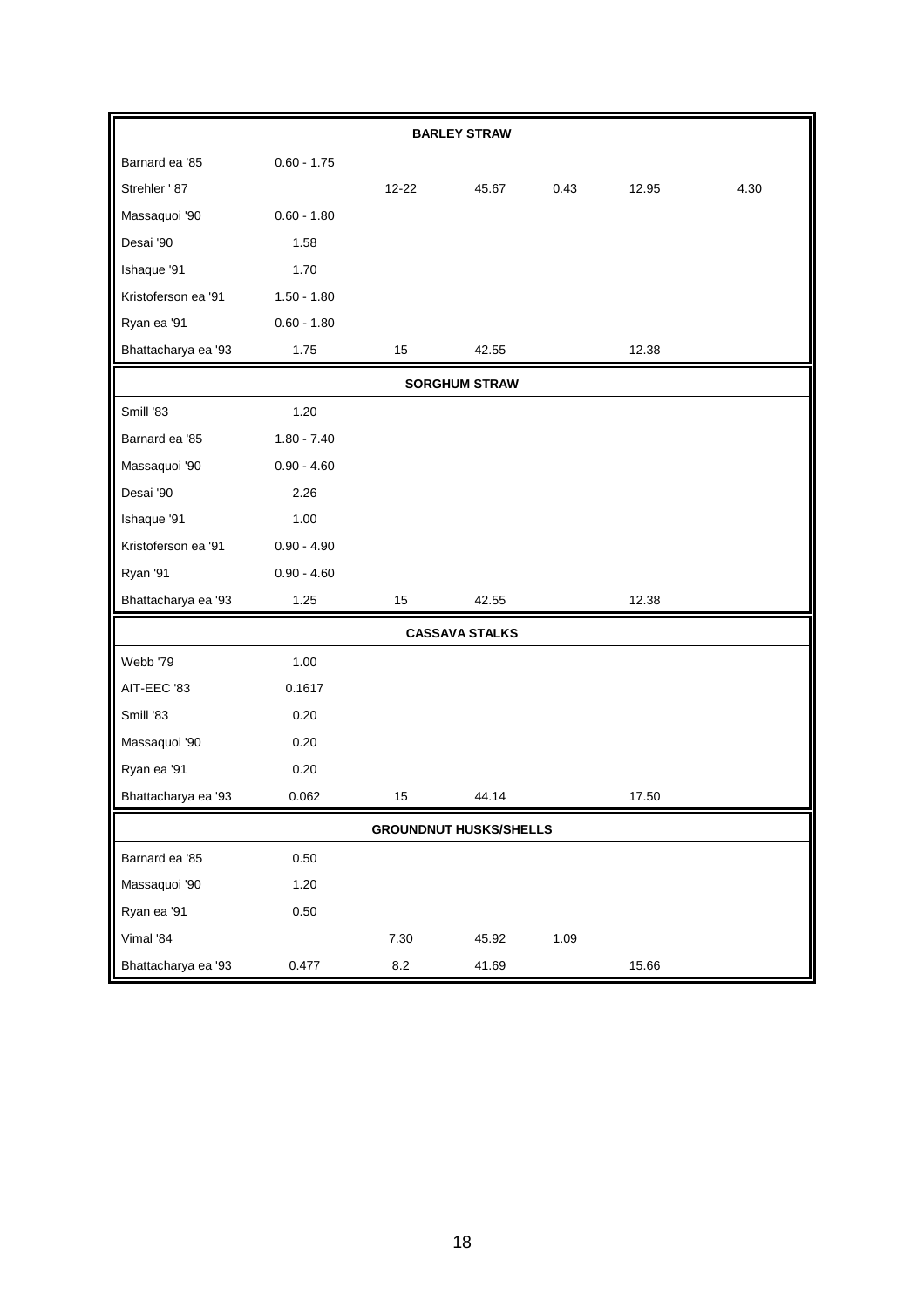|                     |                         |           | <b>GROUNDNUT STRAW</b>          |      |       |           |
|---------------------|-------------------------|-----------|---------------------------------|------|-------|-----------|
| Vimal '84           |                         | 12.1      |                                 |      | 17.58 | 1.30      |
| Barnard ea '85      | 2.26                    |           |                                 |      |       |           |
| Massaquoi '90       | $2.30 - 2.90$           |           |                                 |      |       |           |
| Ryan ea '91         | $2.20 - 2.90$           |           |                                 |      |       |           |
| Kristoferson ea '01 | 2.30                    |           |                                 |      |       |           |
|                     |                         |           | <b>SOYABEAN STRAW</b>           |      |       |           |
| Smill '83           | 1.00 (pods<br>?)        |           |                                 |      |       |           |
| Bhattacharya ea '93 | $2.50 + 1.00$<br>(pods) | 15        | 42.55                           |      | 12.38 |           |
| AIT-EEC '83         | 3.94                    |           |                                 |      |       |           |
|                     |                         |           | <b>SUGAR CANE BAGASSE</b>       |      |       |           |
| Vimal '79           | 0.33                    | 48.0      |                                 |      | 9.22  | 2.0       |
| Webb '79            | 0.289                   | 52.0      |                                 |      | 9.29  | 3.2       |
| AIT-EEC '83         | 0.141                   | 50        |                                 |      |       |           |
| Strehler '87        | 1,16                    | $40 - 60$ | 46.95                           | 0.30 | 7.75  | 3.90      |
| Bhattacharya ea '93 | 0.29                    | 49        | 43.3                            |      | 18.10 |           |
| Ryan ea '91         | $0.1 - 0.3$             |           |                                 |      |       | $10 - 12$ |
|                     |                         |           | <b>SUGAR CANE TOPS / LEAVES</b> |      |       |           |
| Vimal '79           | 0.1                     | 75.0      |                                 |      |       |           |
| AIT-EEC '83         | 0.125                   | 50        |                                 |      | 17.41 | 1.2       |
| USAID '89           | 0.30                    |           |                                 |      | 15.81 |           |
|                     |                         |           | <b>JUTE STALK</b>               |      |       |           |
| <b>BEPP '85</b>     | 2.0                     |           |                                 |      |       |           |
| Barnard ea '85      | $1.60 - 2.25$           |           |                                 |      |       |           |
| Desai '90           | 1.37                    |           |                                 |      |       |           |
| Ryan ea '91         | 2.00                    |           |                                 |      |       |           |
|                     |                         |           | <b>COTTON STALK</b>             |      |       |           |
| Vimal '84           |                         |           |                                 |      |       |           |
|                     |                         | 12.0      |                                 |      | 13.81 | 13.5      |
| Barnard ea '85      | 3.52                    |           |                                 |      |       |           |
| Massaquoi '90       | $3.50 - 4.00$           |           |                                 |      |       |           |
| Kristoferson ea '91 | $3.50 - 5.00$           |           |                                 |      |       |           |
| Bhattacharya ea '90 | $1.77 - 3.74$           | 12        | 18.88                           |      | 18.61 | 5.26      |
| Ryan ea '91         | $3.50 - 4.00$           |           |                                 |      |       |           |
|                     |                         |           | <b>Pigeon Pea</b>               |      |       |           |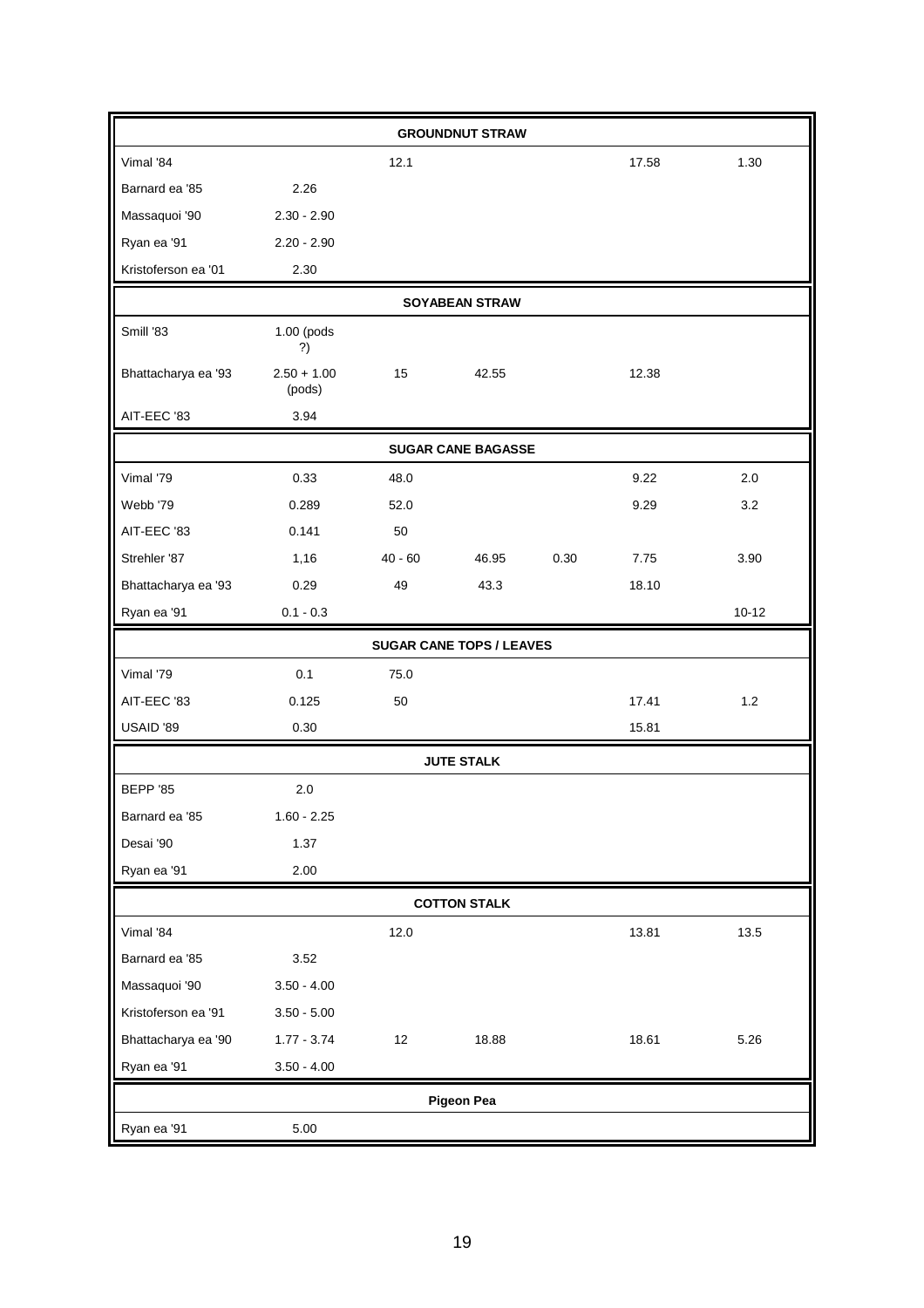|                              |               |            | <b>Cow Pea</b>                |            |     |  |  |  |  |  |  |
|------------------------------|---------------|------------|-------------------------------|------------|-----|--|--|--|--|--|--|
| Ryan ea '91                  | 2.90          |            |                               |            |     |  |  |  |  |  |  |
| Barnard ea '85               | 2.90          |            |                               |            |     |  |  |  |  |  |  |
|                              |               |            | <b>Coconut Husk</b>           |            |     |  |  |  |  |  |  |
| Bhushan '77<br>$0.50 - 0.55$ |               |            |                               |            |     |  |  |  |  |  |  |
| Bhattacharya ea '93          | 0.419         | 10.3       | 47.34                         | 18.62      |     |  |  |  |  |  |  |
| Ryan ea '91                  | 1.60          |            |                               |            | 6.0 |  |  |  |  |  |  |
|                              |               |            | <b>Coconut Shell</b>          |            |     |  |  |  |  |  |  |
| Webb '79                     | 0.438         | 13.0       |                               | 16.78      |     |  |  |  |  |  |  |
| Barnard ea '85               | $0.70 - 1.10$ |            |                               |            |     |  |  |  |  |  |  |
| Ryan ea '91                  | 0.65          |            |                               |            | 1.0 |  |  |  |  |  |  |
| Bhattacharya ea '93          | 0.12          | 8.7        | 46.7                          | 18.09      |     |  |  |  |  |  |  |
|                              |               |            | Oil Palm Shell                |            |     |  |  |  |  |  |  |
| Bhushan '77                  | $0.06 - 0.09$ | 6          | 20                            |            | 4   |  |  |  |  |  |  |
| Webb '79                     | 0.047         | 6          |                               | 8.2        |     |  |  |  |  |  |  |
| Ma & Ong '86                 | $0.06 - 0.07$ | 10         |                               | 18.83      |     |  |  |  |  |  |  |
|                              |               |            | Oil Palm Fibre                |            |     |  |  |  |  |  |  |
| Bhushan '77                  | $0.11 - 0.15$ | $30 - 40$  |                               |            |     |  |  |  |  |  |  |
| Webb '79                     | 0.122         | 30/10      |                               | 6.33/16.53 | 5.0 |  |  |  |  |  |  |
| Ma & Ong '85                 | $0.11 - 0.15$ | 40         |                               | 11.34      |     |  |  |  |  |  |  |
|                              |               |            | <b>Oil Palm Empty Bunches</b> |            |     |  |  |  |  |  |  |
| Bhushan '77                  | $0.25 - 0.27$ | 29.6 (dry) |                               |            | 5.0 |  |  |  |  |  |  |
| Webb '79                     | 0.24          | 60         |                               | 2.34       | 5.0 |  |  |  |  |  |  |
| Ma & Ong '85                 | 0.23          | 50         |                               | 8.16       |     |  |  |  |  |  |  |
|                              |               |            | <b>Coffee Husks</b>           |            |     |  |  |  |  |  |  |
| Bhattacharya ea '93          | 21            | 15         | 42.55                         | 12.38      |     |  |  |  |  |  |  |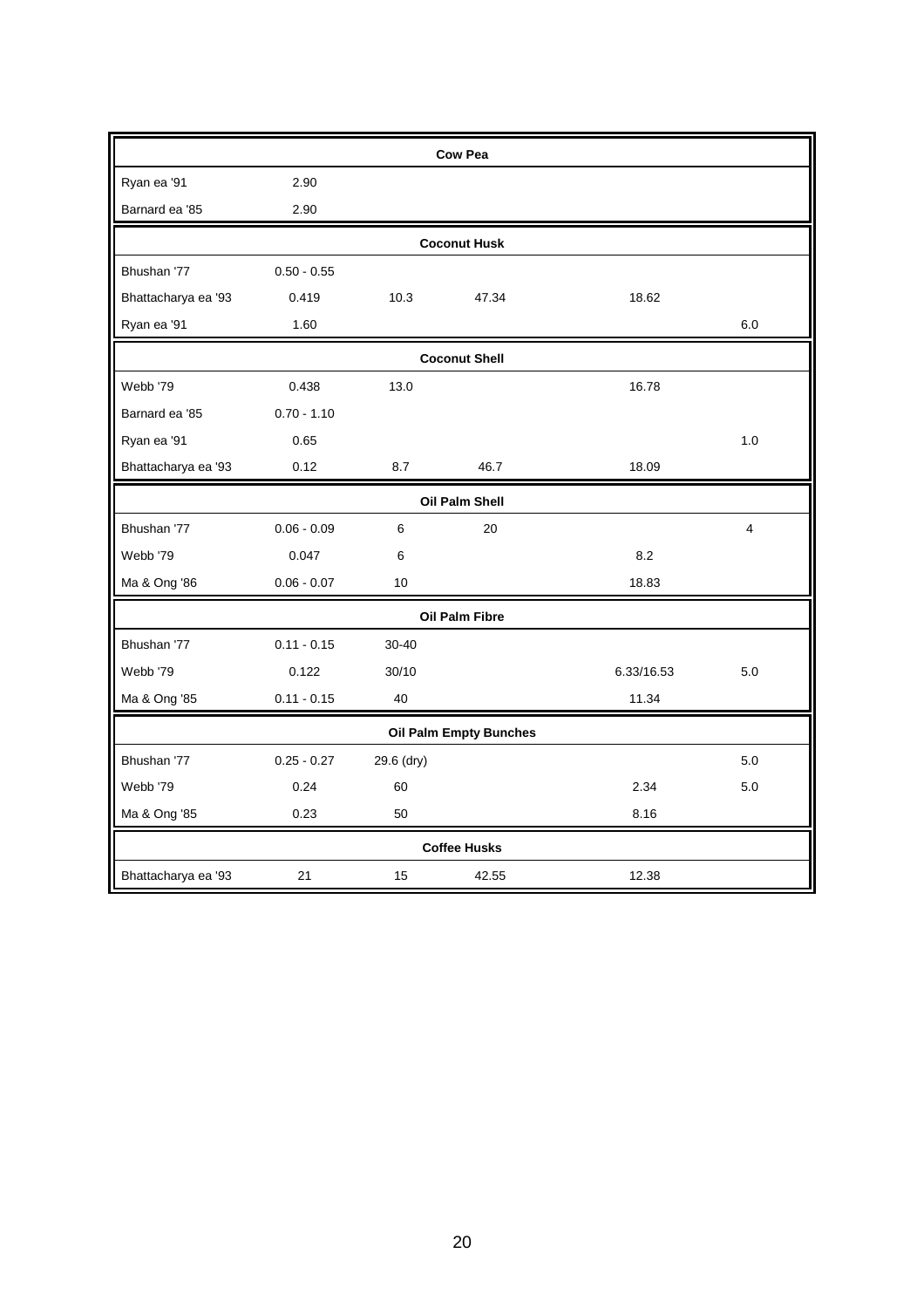# **Annex 2a: Estimated Amount of Crop Residues Generated in Asia (1997)**

Unit: 1,000 ton

|                            | <b>FIELD BASED RESIDUES</b>   |            |             |                          |       |                                 |                 |            |                          |            |                |          |                          |          |              |                          |            |        |                  |
|----------------------------|-------------------------------|------------|-------------|--------------------------|-------|---------------------------------|-----------------|------------|--------------------------|------------|----------------|----------|--------------------------|----------|--------------|--------------------------|------------|--------|------------------|
|                            |                               |            |             |                          |       |                                 |                 |            |                          |            |                |          |                          |          |              |                          |            |        |                  |
| Crop                       | Residue                       | <b>RPR</b> | <b>BGD</b>  | <b>BHU</b>               | CAM   | <b>CPR</b>                      | <b>IND</b>      | <b>INS</b> | <b>LAO</b>               | <b>MAL</b> | <b>MLD</b>     | MYA      | <b>NEP</b>               | PAK      | PHI          | <b>SRL</b>               | <b>THA</b> | VIE    | <b>RWEDP</b>     |
| <b>Rice</b>                | <b>Straw</b>                  | 1.757      | 49,517      | 88                       | 6,000 | 356.146                         | 220,087         | 86,539     | 2,917                    | 3,461      |                | 31,052   | 6,397                    | 11,502   | 19,800       | 3,935                    | 39,412     | 48,574 | 885,426          |
| Wheat                      | Straw                         | 1.750      | 2,545       | 9                        |       | 215,758                         | 121,231         |            |                          |            |                | 152      | 1,876                    | 29,138   |              |                          |            |        | 370,710          |
| Millet                     | <b>Stalks</b>                 | 1.750      | 102         | 12                       |       | 4,376                           | 18,375          |            |                          |            | $\Omega$       | 262      | 499                      | 370      |              | 7                        |            |        | 24,004           |
| Maize                      | <b>Stalks</b>                 | 2.000      | 3           | 78                       | 129   | 209,411                         | 19,600          | 18,649     | 160                      | 96         |                | 572      | 2,735                    | 2,502    | 8,665        | 66                       | 7,684      | 3,281  | 273,631          |
| Cassava                    | <b>Stalks</b>                 | 0.062      |             |                          | 4     | 223                             | 371             | 934        | 4                        | 25         | $\Omega$       | 5        |                          |          | 121          | 16                       | 1,121      | 123    | 2,948            |
| Cotton                     | <b>Stalks</b>                 | 2.755      | 207         |                          |       | 38,044                          | 20,519          | 72         | 63                       |            |                | 463      |                          | 13,210   | 15           |                          | 207        | 39     | 72,839           |
| Soybeans                   | Straw+pods                    | 3.500      |             | 5                        | 99    | 51,583                          | 18,725          | 4,751      | 12                       | 0          | $\blacksquare$ | 219      | 50                       | 26       | 32           | 3                        | 1,282      | 359    | 77,144           |
| Jute                       | <b>Stalks</b>                 | 3.000      | 2,649       | $\overline{1}$           | 3     | 630                             | 4,500           |            | $\overline{\phantom{a}}$ |            |                | 118      | 42                       | 0        |              |                          | 30         | 67     | 8,040            |
| Tobacco                    | Stalks, etc.                  | 2.000      | 76          | 0                        | 20    | 7,862                           | 1,247           | 280        | 36                       | 23         |                | 95       | 9                        | 183      | 130          | 20                       | 149        | 57     | 10,187           |
| Sugar cane                 | <b>Tops</b>                   | 0.300      | 2,256       | 4                        | 51    | 24,770                          | 83,175          | 8,329      | 24                       | 480        | $\sim$         | 1,237    | 489                      | 12,600   | 8,100        | 415                      | 13,755     | 3,428  | 159,113          |
| Cocoa                      | Pods                          | 1.000      |             |                          |       |                                 | 6               | 296        |                          | 120        |                |          |                          |          | 8            | Δ                        | 0          |        | 434              |
| <b>Total Field Based</b>   |                               |            | 57,355      | 197                      | 6,307 |                                 | 908,803 507,837 | 119,851    | 3,216                    | 4,206      | 0              | 34,175   | 12,097                   | 69,531   | 36,870       | 4,464                    | 63,642     |        | 55,927 1,884,477 |
|                            | <b>PROCESS BASED RESIDUES</b> |            |             |                          |       |                                 |                 |            |                          |            |                |          |                          |          |              |                          |            |        |                  |
| Crop                       | Residue                       | <b>RPR</b> | <b>BGD</b>  | <b>BHU</b>               | CAM   | <b>CPR</b>                      | <b>IND</b>      | <b>INS</b> | <b>LAO</b>               | <b>MAL</b> | <b>MLD</b>     | MYA      | <b>NEP</b>               | PAK      | PHI          | SRL                      | <b>THA</b> | VIE    | <b>RWEDP</b>     |
| Rice                       | Husk                          | 0.267      | 7,525       | 13                       | 912   | 54,121                          | 33,445          | 13,151     | 443                      | 526        |                | 4,719    | 972                      | 1,748    | 3,009        | 598                      | 5,989      | 7,381  | 134,553          |
| Maize                      | Cob                           | 0.273      | $\mathbf 0$ | 11                       | 18    | 28,585                          | 2,675           | 2,546      | 22                       | 13         |                | 78       | 373                      | 342      | 1,183        | 9                        | 1,049      | 448    | 37,351           |
| Maize                      | <b>Husks</b>                  | 0.200      | $\Omega$    | 8                        | 13    | 20,941                          | 1,960           | 1,865      | 16                       | 10         |                | 57       | 273                      | 250      | 866          | 7                        | 768        | 328    | 27,363           |
| Coconut                    | Shells                        | 0.120      | 11          | $\overline{\phantom{a}}$ | 6     | 14                              | 1,176           | 1,765      | $\overline{\phantom{a}}$ | 116        | 2              | 25       | $\overline{\phantom{a}}$ | $\Omega$ | 1,446        | 228                      | 170        | 168    | 5,128            |
| Coconut                    | <b>Husks</b>                  | 0.419      | 37          |                          | 22    | 49                              | 4,106           | 6,163      | $\overline{\phantom{a}}$ | 405        | 5              | 88       | $\overline{a}$           |          | 5,050        | 796                      | 595        | 587    | 17,905           |
| Groundnut                  | Husks                         | 0.477      | 19          |                          | 3     | 4,640                           | 3,816           | 467        | 5                        | 2          |                | 267      | $\blacksquare$           | 56       | 18           | 2                        | 70         | 168    | 9,536            |
| Groundnut                  | Straw                         | 2.300      | 91          |                          | 16    | 22,374                          | 18,400          | 2,254      | 26                       | 12         |                | 1,286    | $\blacksquare$           | 271      | 85           | 12                       | 339        | 812    | 45,978           |
| Oil Palm                   | Fibre                         | 0.140      |             |                          |       | 85                              |                 | 3,752      |                          | 6,118      |                |          |                          |          | 33           | $\blacksquare$           | 322        |        | 10,310           |
| Oil Palm                   | Shell                         | 0.065      |             |                          |       | 40                              |                 | 1,742      | $\sim$                   | 2,841      |                |          |                          |          | 15           | $\overline{\phantom{a}}$ | 150        |        | 4,787            |
| Oil Palm                   | <b>Bunches</b>                | 0.230      |             |                          |       | 140                             |                 | 6,164      | $\sim$                   | 10,051     |                |          |                          |          | 55           |                          | 529        |        | 16,938           |
| Sugar cane                 | <b>Bagasse</b>                | 0.290      | 2,181       | 4                        | 50    | 23,944                          | 80,403          | 8,051      | 23                       | 464        |                | 1,196    | 472                      | 12,180   | 7,830        | 401                      | 13,297     | 3,314  | 153,809          |
| Coffee                     | Husk                          | 2.100      |             |                          | -1    | 101                             | 431             | 1,011      | 23                       | 21         |                | 4        |                          |          | 254          | 24                       | 159        | 841    | 2,868            |
| <b>Total Process Based</b> |                               |            | 9,864       | 36                       | 1,040 | 155,034                         | 146,932         | 48,932     | 559                      | 20,578     | 7              | 7,720    | 2,091                    | 14,848   | 19,844       | 2,076                    | 23,438     | 14,047 | 466,527          |
| <b>TOTAL</b>               |                               |            | 67,220      | 232                      |       | 7,348 1,063,837 654,249 168,782 |                 |            | 3.776                    | 24,784     |                | 7 41,894 | 14,188                   | 84,379   | 56,715 6,541 |                          | 87,079     |        | 69,974 2,351,003 |

<span id="page-20-0"></span>Estimates based on crop production and RPR values (see section 2.2 and 2.3). Data for crop production available from FAO Statistics (see http://www.fao.org).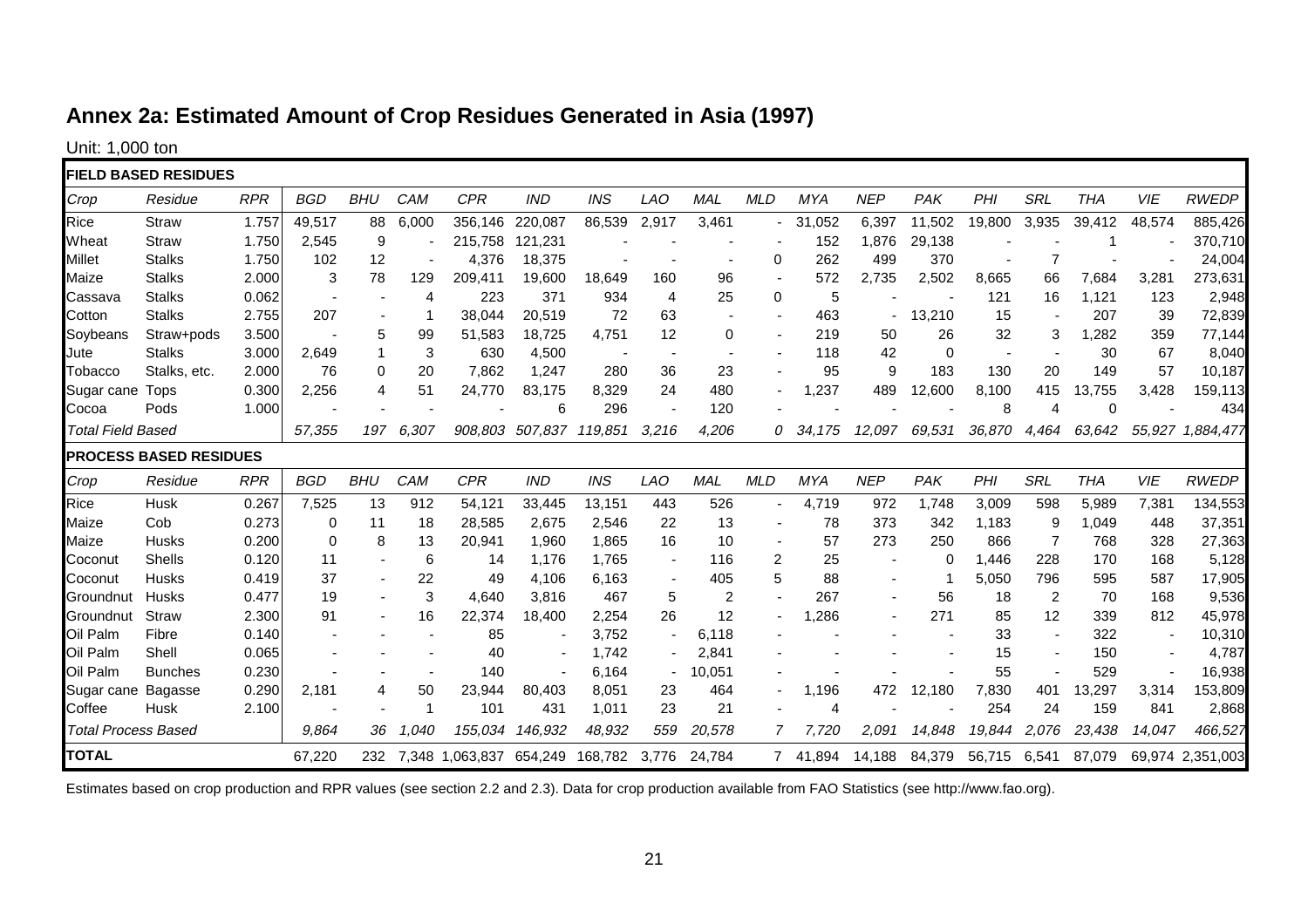# **Annex 2b: Estimated Amount of Wood Residues Generated in Asia (1997)**

| <b>Forestry-Based Wood Residues (1,000 ton)</b> |  |
|-------------------------------------------------|--|
|-------------------------------------------------|--|

| <b>Process</b>                | <b>Residue</b><br>Type | Rate<br>$(\%)$ | <b>BGD</b> | <b>BHU</b> | СМВ | CPR    | <b>IND</b>    | <b>INS</b> | LAO | MAL        | MLD              | <b>MYA</b> | <b>NEP</b>               | <b>PAK</b> | <b>PHI</b> | <b>SRL</b> | THA   | <b>VIE</b> | <b>RWEDP</b> |
|-------------------------------|------------------------|----------------|------------|------------|-----|--------|---------------|------------|-----|------------|------------------|------------|--------------------------|------------|------------|------------|-------|------------|--------------|
| Logging                       | Solid                  | 40             | 253        | 21         | 485 | 46.753 | 11.098        | 16.659     | 366 | 16,325     | $\sim$ 100 $\mu$ | .411       | 289                      | 962        | 1.426      | 296        | .315  | 2.094      | 99,754       |
| Saw-milling                   | Solid                  | 38             | 33         | 9          | 83  | 12,612 | 8,294         | 3,485      | 147 | 3,981      |                  | 167        | 295                      | 608        | 149        | 2          | 154   | 342        | 30,362       |
|                               | Sawdust                | 12             | 11         | 3          | 26  | 3,983  | 2.619         | 1.101      | 47  | .257       |                  | 53         | 93                       | 192        | 47         |            | 49    | 108        | 9,588        |
| Plywood                       | Solid                  | 45             |            | 3          | 17  | 4,651  | 143           | 5,601      | 5.  | 2,399      |                  | 14         | $\overline{\phantom{a}}$ | 18         | 297        | 4          | 104   | 22         | 13,278       |
|                               | Dust                   | 5              |            | 0          | 2   | 517    | 16            | 622        |     | 267        |                  |            |                          |            | 33         | 0          | 12    | 2          | 1,475        |
| <b>Particle board</b>         | Dust                   | 10             |            |            |     | 709    | 10            | 53         | 0   | 92         |                  |            |                          |            |            | 0          | 33    | 0          | 909          |
| Chemical pulp                 | <b>Black liquor</b>    |                | 0.1        |            |     |        |               | 19         |     | .3         |                  |            |                          |            | 0.6        | 0.1        |       |            | 34I          |
| <b>IField Based Residues</b>  |                        |                | 253        | 21         | 485 | 46.753 | 11.098        | 16.659     | 366 | 16,325     | . .              | 1.411      | 289                      | 962        | 1,426      | 296        | 1,315 | 2,094      | 99,754       |
| Processing Based - Solid Wood |                        |                | 34         | 11         | 100 | 17.263 | 8,437         | 9.087      | 152 | 6,380      |                  | 181        | 295                      | 626        | 446        |            | 258   | 364        | 43,640       |
| Processing Based - Fines Dust |                        |                | 11         | 4          | 28  | 5.209  | 2.645         | 1.776      | 47  | .616       |                  | 54         | 93                       | 202        | 81         |            | 93    | 111        | 11,972       |
| Processing Based - Liquids    |                        |                | 0.1        |            |     |        |               | 19         |     | 1.3        |                  |            |                          |            | 0.6        | 0.1        |       |            | 34           |
| <b>Total Wood Residues</b>    |                        |                | 299        | 36         | 614 | 69.235 | 22,182 27,541 |            |     | 566 24,322 |                  | 1,646      | 677                      | .790       | .953       | 305        | .667  | 2.569      | 155,400      |

Estimates based on wood production and rate of residue generation (see section 2.1). Data for wood production available from FAO Statistics (see http://www.fao.org). For black liquor, it was assumed that 1 ton of chemical pulp produced, produces 1 m<sup>3</sup> of black liquor in wood equivalent.

| Agro-Based Wood Residues (1,000 ton) |  |
|--------------------------------------|--|
|--------------------------------------|--|

| -<br><b>Process</b>    | <b>Residue</b><br>Type | Annual I<br>Yield<br>(ton/ha) | <b>BGD</b> | <b>BHU</b>               | СМВ | CPR  | <b>IND</b> | <b>INS</b>        | LAO. | MAL             | MLD                      | MYA | <b>NEP</b> | <b>PAK</b>               | <b>PHI</b> | <b>SRL</b>               | THA   | <b>VIE</b>               | <b>RWEDP</b> |
|------------------------|------------------------|-------------------------------|------------|--------------------------|-----|------|------------|-------------------|------|-----------------|--------------------------|-----|------------|--------------------------|------------|--------------------------|-------|--------------------------|--------------|
| Cocoa tree             | Prunings               | 25.20                         | -          |                          |     |      |            | 898               | . .  | 454             | . .                      |     | $\sim$     | $\overline{\phantom{0}}$ | 38         | 13                       |       | $\overline{\phantom{0}}$ | .422         |
| Coconut tree           | Fronds                 | 2.34                          | 218        | $\overline{\phantom{0}}$ | 129 |      |            | 285 23,888 35,856 |      | 2,357<br>$\sim$ | 32                       | 510 | $\sim$     |                          | 5 29,379   | 4,631                    | 3,461 | 3,413                    | 104,163      |
| Rubber tree (25 yr.)   | Solid                  | 2.59                          | -          |                          | 174 | .852 | 2,21       | 6,360             | -    | 4,382           | $\overline{\phantom{0}}$ | 117 | -          | $\overline{\phantom{0}}$ | 797        | 429                      | 7,852 | 732                      | 24,906       |
| Palm oil tree (30 yr.) | Solid                  | 2.20                          |            |                          |     | 371  |            | $-16,332$         |      | $-26,632$       |                          |     |            | $\overline{\phantom{a}}$ | 144        |                          | 1,402 |                          | 44,881       |
| Palm oil tree (30 yr.) | Fronds                 | 0.48                          |            |                          |     | 81   | $\sim$     | 3,563             | - 1  | 5,811           |                          |     |            | $\overline{\phantom{a}}$ | 32         | $\overline{\phantom{0}}$ | 306   | $\overline{\phantom{a}}$ | 9,792        |
| Cocoa tree (25 yr.)    | Solid                  | 2.30                          |            |                          |     |      |            | 898               | -    | 454             |                          |     |            | -                        | 38         | 13                       | ົ     |                          | 1,422        |

<span id="page-21-0"></span>Estimates based on area of production and rate of residue generation (see section 2.2). Data for area of production available from FAO Statistics (see http://www.fao.org). For rubber, palm oil and cocoa, waste is available from replanting. Figures in brackets indicate rotation period. For calculations, it is assumed that replanting occurs on an average annual basis.